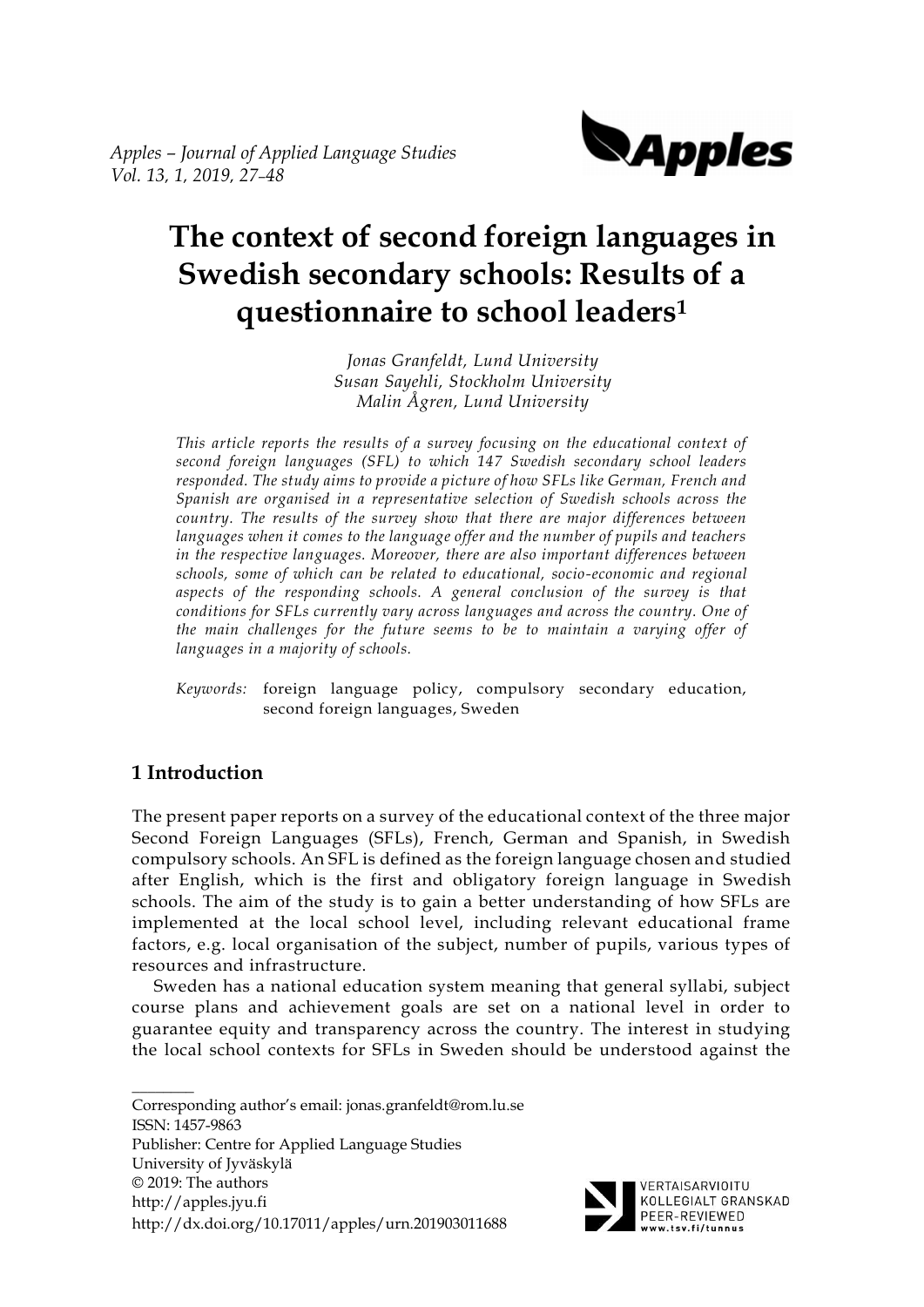backdrop of major general changes within the Swedish education system about 20 years ago, leading to a highly diversified educational landscape. A series of political decisions lead to the implementation of major educational reforms in the Swedish school system during the 1990s. The changes have been characterized in terms of *decentralisation*, *deregulation*, *marketization* and *choice* (Lundahl, Arreman, Holm, & Lundström, 2013; Yang Hansen & Gustafsson, 2016). Following the reforms, municipalities took over the steering of schools from the state, funding was deregulated so that each pupil carried a voucher allowing them and their parents to choose their school (Yang Hansen & Gustafsson, 2016). The reforms also made it possible for independent schools to operate under the same conditions as public schools. Today some 15% of the pupils in compulsory school are enrolled in independent schools (National Agency for Education, 2017).

The effects of the school reforms are heavily debated (for details see Yang Hansen & Gustafsson, 2016). There is a general agreement, however, that during the last twenty years differences between schools with respect to human resources (teachers, administrators), general resources (equipment, infrastructure, etc.) and achievements have increased (National Agency for Education, 2009; OECD, 2015). Moreover, the role of parental socio-economic status (SES) has increased in relation to grades and achievements (SOU, 2017:35). How SFLs fare in this new decentralised educational landscape is not clear and very little research has specifically targeted SFLs in the Swedish school context. One of the main goals of the present paper and our current project (*Learning, Teaching and Assessment of Second Foreign Languages*, henceforth the TAL-project, Granfeldt, Bardel, Erickson, Sayehli, Ågren, & Österberg, 2016) is therefore to gain a better understanding of what constrains and characterizes the learning, teaching and assessment of SFLs in Swedish schools and to address factors that influence this subject at different levels (society, school, classroom, individual). The present paper focuses on describing the situation for SFLs at school level and is based on a questionnaire to school leaders. Where it is possible, comparisons are made with previous studies. Our general research question for the present paper is the following:

• How are SFLs implemented at the local school level in Swedish compulsory school?

More specifically, we focus on the following questions:

- How many SFLs are offered at school level and which languages are offered as SFLs in Swedish compulsory schools?
- When does SFL teaching start and how do pupils choose SFLs?
- What is the number of SFL teachers per school and per language and how many of them have the SFL as their mother tongue?
- To what extent can educational and socio-economic background variables at the school level account for differences in the situation for SFLs?

The outline of the paper is the following. In a first step, we present general information on SFLs in the Swedish school system and account for previous studies reporting on some relevant aspects of SFLs in school. Thereafter, we present the methodology and results of our study based on a questionnaire administered to 416 school leaders in Swedish secondary schools of which 147 responded. The result section focuses on how schools organise the SFL subject and on teacher resources. Finally, in our discussion, we pinpoint the main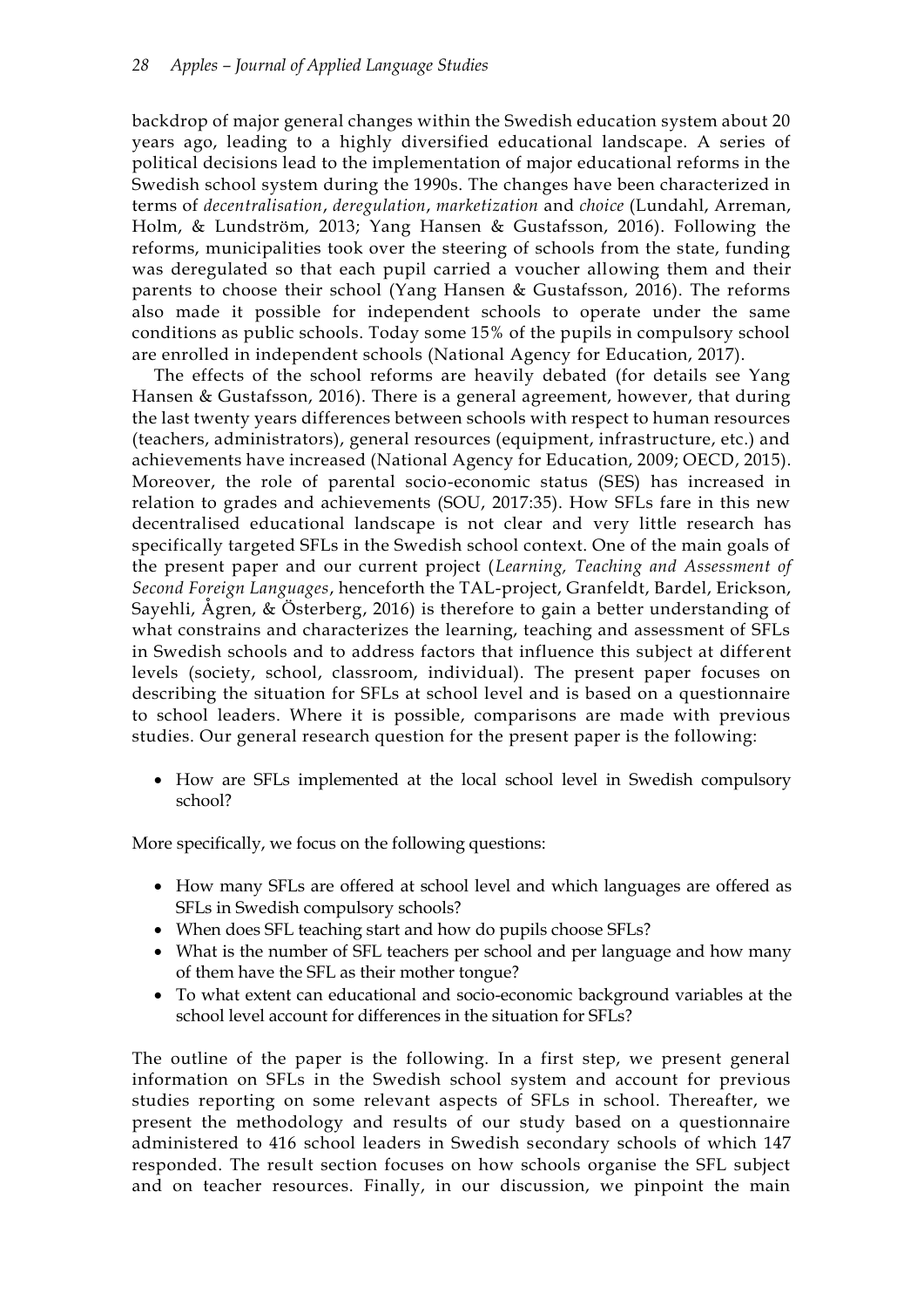characteristics of the organisation of SFLs as described by the school leaders and discuss if and how these results are related to different background variables, such as educational, socio-economic and regional aspects of the responding schools.

#### **2 SFLs in the Swedish school system – a short overview**

Since Sweden is a small country with a small national language, in need of good international relations and heavily dependent on export, policy makers have since long recognised the need for language proficiency in more than the mother tongue (Cabau-Lampa, 1999). There has been a strong focus on English on all educational levels, a language that enjoys very strong support and high status among the Swedish public (Eurobarometer, 2012). In preparing for the entrance into the European Union (1995), the new national curriculum for compulsory school in 1994 (*Lpo94*) was intended to reinforce the position of SFLs like French, German and Spanish. As member of the EU, Sweden adheres to the language policy "Mother tongue plus two" promoted by the European Commission for more than 20 years (European Commission, 1995). A "Language choice" (*Språkval*) became obligatory in 1994, where pupils were to choose between one of three SFLs, French, German or Spanish. However, they could, at the time and still today, choose an alternative to SFLs as their Language choice. These alternatives are Mother tongue instruction, Additional Swedish or English and Sign language. According to some studies, the consequences of introducing alternatives to SFLs within the Language choice have been that the number of pupils who do choose to study an SFL has not increased in the way it was intended (Tholin, 2017). Cabau-Lampa (2007) argues that the intended introduction of an obligatory second language choice in 1994 did not have public support, which forced policy makers to make SFLs optional rather than obligatory.

In the current School Ordinance that came into force in 2011 (SFS 2011:185), compulsory schools are required to offer at least two of the three languages French, German and Spanish provided that at least five pupils have chosen the language. In practice this means that SFLs are obligatory for schools, but not for pupils. How frequent it is that a school only offers two of the three languages rather than all three has not been established and it is one of the questions we address in the present study.

The syllabus for SFLs was revised in 2000 and again in 2011 as part of general curriculum reforms. All SFLs share the same syllabus. Municipalities can choose whether teaching should start in Year 6 or 7, when pupils are 12–13 years old, but following a recent decision made by the government (Ministry of Education and Research, 2017) this changed during 2018. Since the fall term of 2018, the teaching starts in Year 6 at the latest in all Swedish schools. A very small proportion of schools offer a third foreign language starting in Year 8 (age 14) (see Bardel, Ericksson, & Österberg, 2019/this issue, for more information on SFLs in the Swedish school system).

#### **3 Previous studies and reports on SFLs in Sweden**

For a long time stakeholders have described the situation for foreign languages other than English in Sweden as a "language crisis" or even "language death"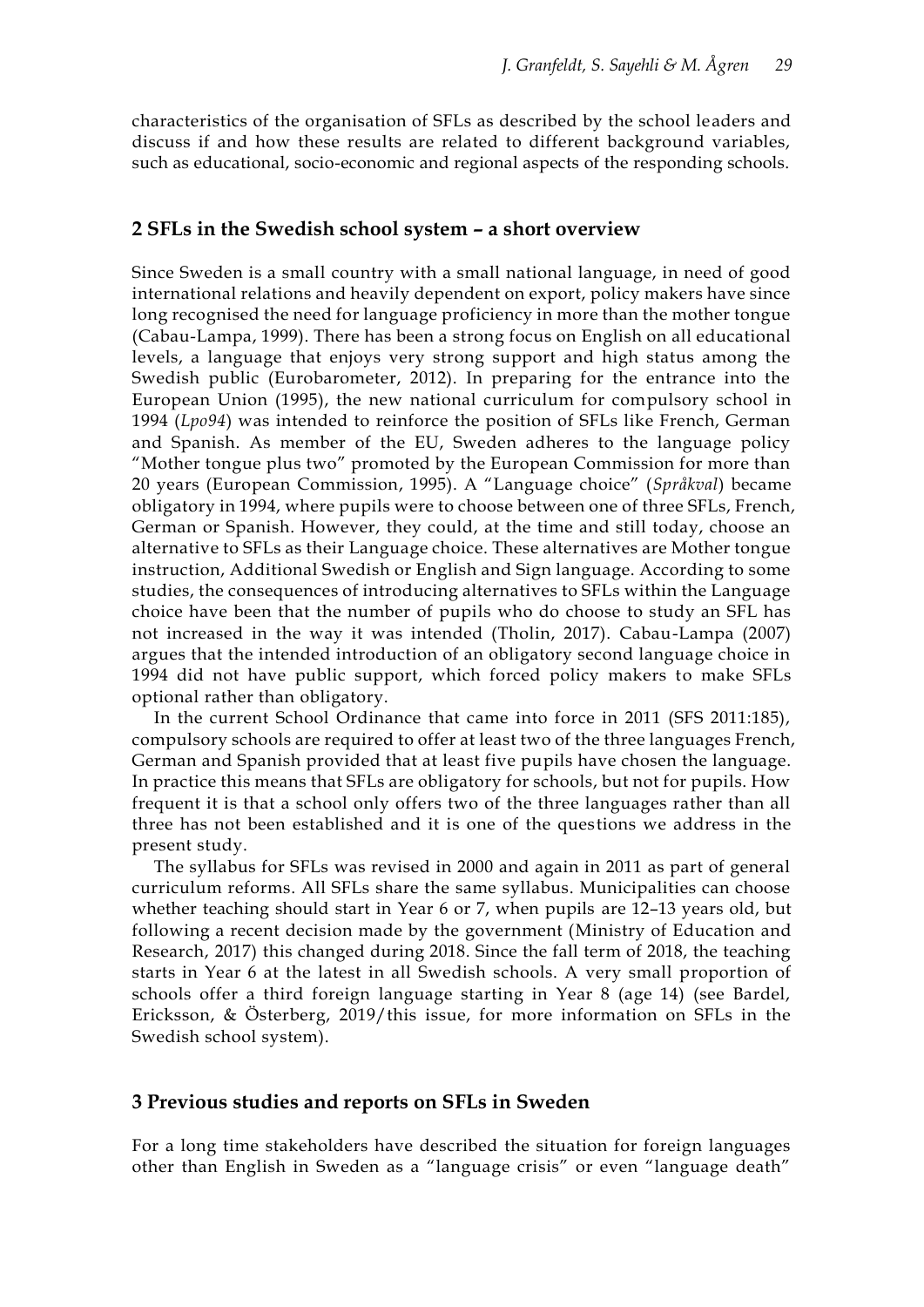(Elfving, 2002). On a closer look, this general characterisation has several subcomponents of relevance for the present paper: a lower than expected number of pupils choosing an SFL despite policy measures, high numbers of drop-outs, lower than expected achievements, little interest in becoming an SFL teacher and difficulties recruiting qualified and certified SFL teachers (see Bardel et al., 2019/this issue, for an in-depth discussion of the situation). In the following, we will briefly review some of these aspects of relevance for our study.

Based on statistics from the National Agency for Education over the period of 1996 to 2011, Tholin (2017) investigated the number of pupils studying SFLs in Swedish compulsory school from Year 7 to Year 9. He concluded that the proportion of pupils who start studying an SFL in secondary school has remained relatively constant during this period. Approximately 80% of the total number of pupils studied an SFL in Year 7. However, the drop-out rates were high and in Year 9, slightly over 60% of the pupils remained in the SFL classes. These dropout rates confirm the observations of Tholin and Lindqvist (2009) in a survey of 124 Swedish secondary schools. The authors revealed that the drop-outs from SFLs are important but not necessarily linked to pupils' difficulties in SFLs. They might instead be a way for pupils to avoid a heavy workload and therefore to "buy time" that they can use to study other subjects (Tholin & Lindqvist, 2009, p. 9). This trend was confirmed in a report from the Swedish Schools Inspectorate (2010) who evaluated the quality of language teaching of SFLs in 40 Swedish secondary schools with specific focus on schools with low numbers of pupils studying SFLs. It was found that many pupils drop their SFL within a couple of years' time and that schools seldom analyse the underlying causes of these dropouts. It seems that, in many of these schools, both pupils and teachers find that this is an easy solution for pupils who have general problems in school and that there is often very little support in SFLs for pupils in need of extra help or stimulation.

Although the proportion of pupils studying an SFL in secondary school has remained relatively stable during the 15-year period studied by Tholin (2017), their preferences when it comes to language choice have changed dramatically. Tholin (2017, p. 9) shows that German was clearly most popular SFL in 1996, studied by close to half of the pupils in Year 7. At the same time, one fourth studied French and only very few pupils studied Spanish. In 2009, Spanish had gained a lot in popularity at the expense of German and French. The very fast expansion of Spanish have drastically changed the SFL landscape in Swedish schools over the last decades. To date, we do not know how many schools offer all three major SFLs and there are some recent indications that the language offer at specific schools is getting sparser (Lärarnas Riksförbund, 2016). Tholin and Lindqvist (2009, p. 19) indicated that in 2009 most schools in their sample offered Spanish, German and French in combination with different alternatives (Additional Swedish/English, Swedish as a second language, Mother tongue instruction, Sign language, etc.). According to their study, most schools started the teaching of SFLs in Year 6 (75%) and the information about the Language choice was given to pupils and parents in Year 5. The main information channel about the pupils' Language choice seemed to be information meetings with parents at school or individual meetings between teachers, parents and pupils. Both school leaders and teachers were involved in the information process (ibid.).

Turning next to achievements, the large-scale *First European Survey on Language Competences* (European Commission, 2011) compared the listening, reading and writing competences of pupils engaged in foreign language learning across fifteen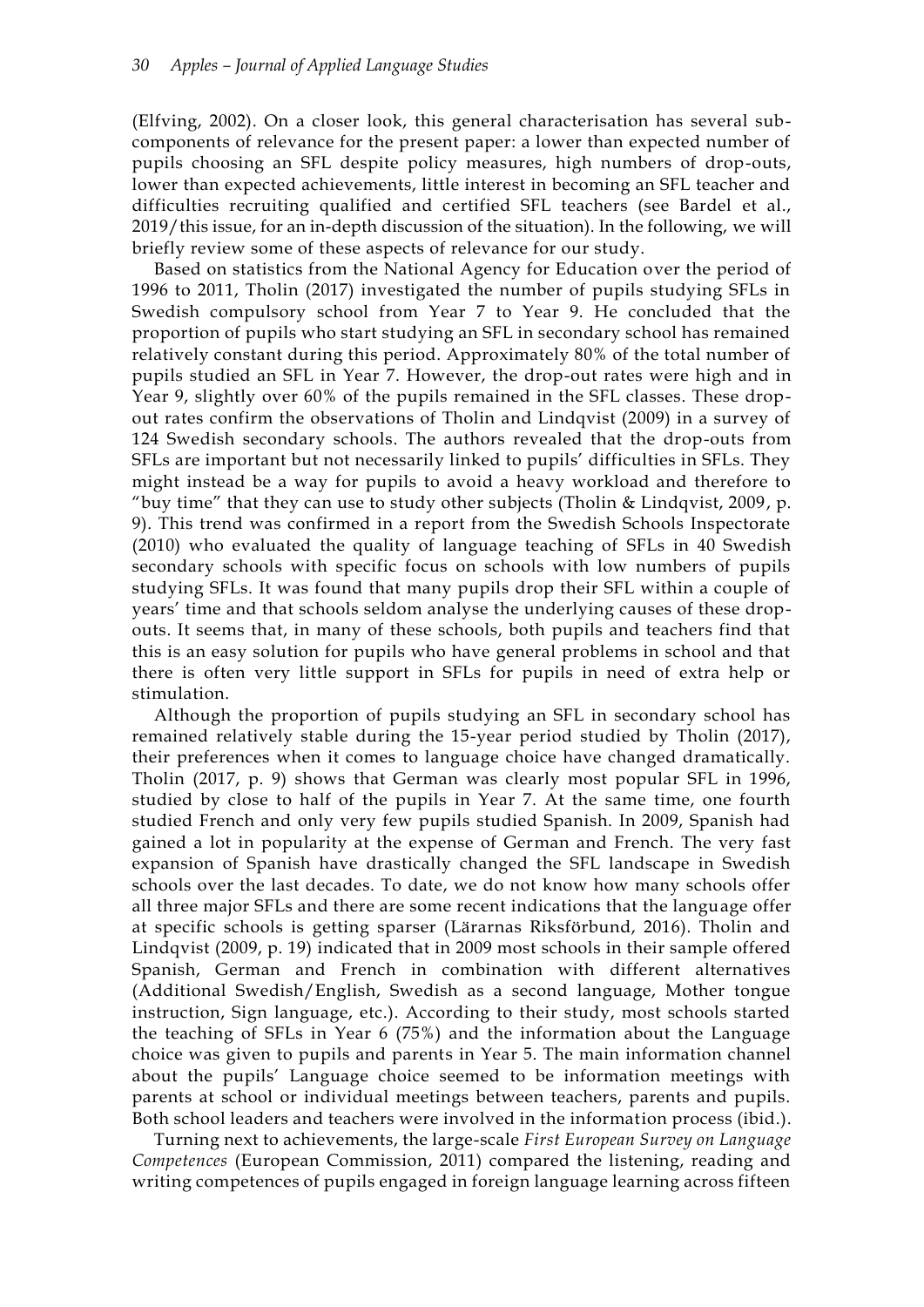European countries. The survey also focused on the main characteristics of different schools and countries when it comes to teaching and learning environments and different societal background variables. From a Swedish perspective, the results of the ESLC indicated that a majority of Swedish pupils outperformed the expected achievement level in English in Year 9 (B1.1.), but at the same time a majority of the Swedish pupils did not reach the targeted level in Spanish (A2.1) (see Bardel et al., 2019/this issue, for further discussion). In a follow-up study to ESLC, the Swedish National Agency for Education (2014) presented an attempt to describe the learning and teaching situation for Spanish in the most successful Swedish schools participating in the European survey. In contrast to the report from the Swedish Schools Inspectorate (2010) described above, this study aimed at a description of variables that seem to contribute to successful learning of SFLs. It appears that most of these schools start the teaching of SFLs in Year 6 (as opposed to Year 7), that their teachers have pedagogical training (with degree in educational science) and that they have more than one Spanish teacher, a fact that facilitates collegial cooperation and support and makes the subject less vulnerable to teachers' absences. In another study on Spanish teaching in Sweden, Riis and Francia (2013) found that a relatively large proportion of teachers in Spanish lack pedagogical training even though they might be native speakers of the language.

Concerning the current situation for teachers, there is a lack of qualified SFL teachers in secondary and upper secondary school (Lärarnas Riksförbund, 2016). In addition, many active SFL teachers, especially in French and German, are above 50 years old and getting closer to retirement. According to this survey of the teacher union (LR), the lack of qualified SFL teachers is worst at independent schools and most widespread in Spanish, which is the most often chosen SFL. Another characteristic of the current situation is that many SFL teachers are the only teacher at their school teaching a specific language (Tholin, 2017). This makes the SFL teaching a rather lonely business and the benefits of cooperation and support from colleagues within the same subject are often absent. However, we do not know how common this situation is across the country and to what extent there are differences between the three main SFLs.

Finally, the issue of the number of university students choosing a teacher program with an SFL in relation to the estimated future need of SFL teachers has received a lot of attention in the media. The National Agency for Education (2016, p. 62) estimates that during the period 2017–2021 there is a need for recruiting about 1 300 new SFL teachers in compulsory schools alone. This would mean replacing about 20% of the workforce within the next five years. These figures can be compared to the number of university students who graduate from a teacher program with a French, Spanish or German as one of their subjects. The Swedish Higher Education Authority (UKÄ) published an analysis in 2015 showing that in the year 2013/2014 there were 34 students who graduated with French (mean of 55 per year since 2004), 81 with Spanish (mean of 81 per year since 2004) and 44 with German (mean of 55 per year since 2004). The discrepancy between the need for recruitment and the number of teacher students graduating with SFLs have led to the identification of Modern language teachers as a profession where there will be a serious shortage of trained labour in the future (Lärarnas Riksförbund, 2016).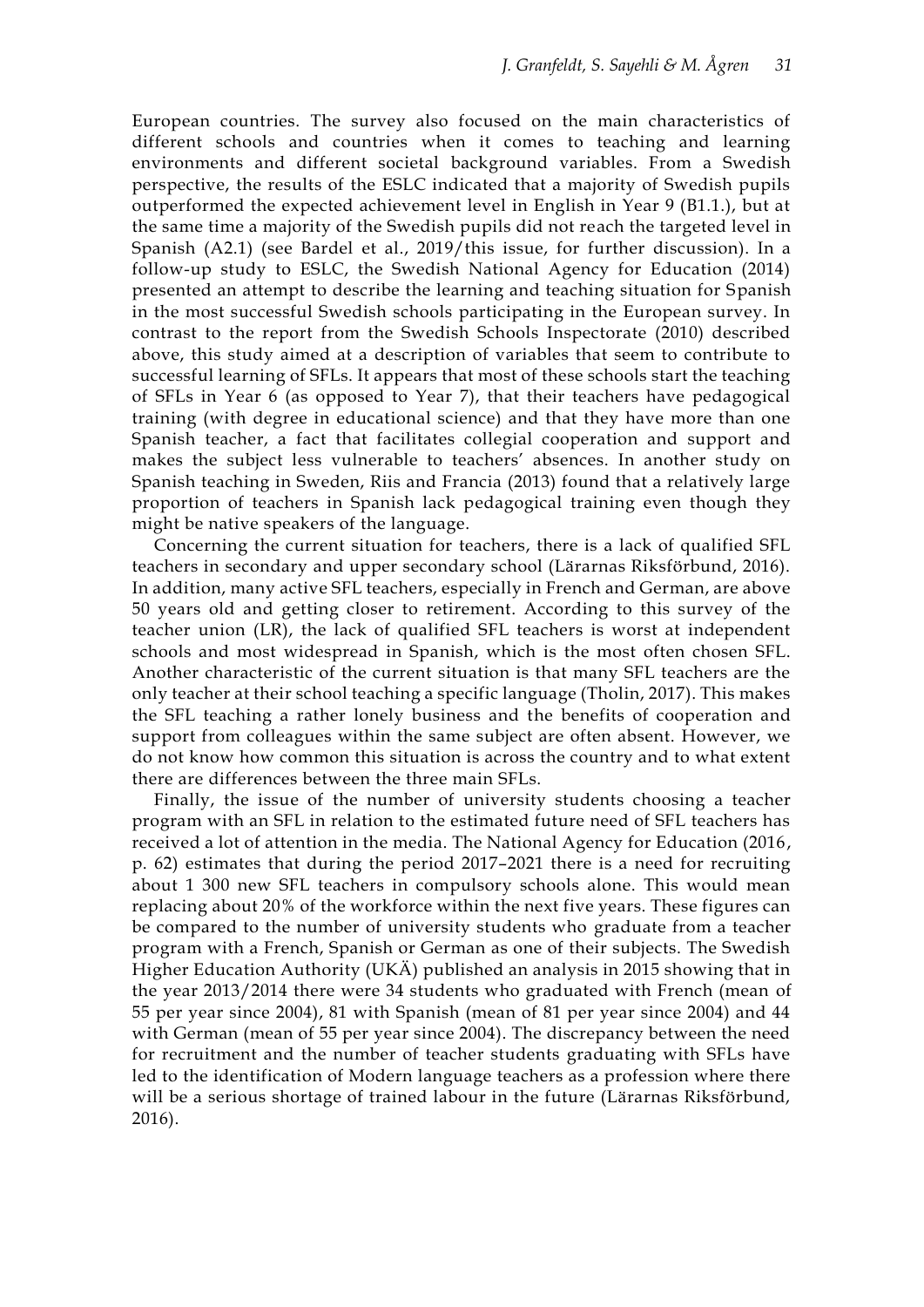# **4 Methodology**

In order to gain a better understanding of relevant frame factors, such as the variety of languages offered at different schools, the organisation of pupils' Language choice, teacher resources, time-frames and scheduling, equipment and other support functions in relation to SFLs, we designed a questionnaire to school leaders. The Swedish Education Act regulates that every school shall have a school leader who is well informed with respect to rules and regulations. School leaders in public schools are appointed by the board of education in their respective municipalities while school leaders in independent schools are appointed by the school board. The school leader has the overall responsibility for the school and is obliged to organise the work at the school in such a way that the national goals and aims can be achieved. Therefore, we expected school leaders to be well informed with respect to the topics covered in the questionnaire.

# *4.1 The selection of schools*

In cooperation with Statistics Sweden (*Statistiska Centralbyrån*, SCB) a representative number of schools were selected from the Swedish school register (425 schools out of 1697 with Year 9) using a stratified random sampling method. The following parameters were taken into account in the selection process and data on these parameters was provided by SCB:

- *School year* only schools which offer SFL teaching in Year 9 were included
- *Type of school* public and independent schools
- *Pupils with parents with higher education* Proportion of pupils of a school with at least one parent with higher education (beyond A-level)
- *Pupils with foreign background* Proportion of pupils of a school with foreign background, defined as proportion of pupils either born abroad or born in Sweden of parents both born abroad
- *Geographical spread* schools from different parts of the country (north, middle, south) (see Figure 1)

In order to account for the geographical spread in the sample, the country was divided into the three traditional zones: south of Sweden (Götaland), middle of Sweden (Svealand) and north of Sweden (Norrland), as indicated in Figure 1. These zones do not correspond to administrative units but are often referred to when different parts of the country are compared. The southern part of the country includes only 22% of the surface but approximately 48% of the population (4.8 millions). This is the most densely populated area, including the second and third cities of Sweden: Gothenburg and Malmoe. The middle region (Svealand) represents 20% of the surface and some 40% of the population (4 millions), including the metropole area of the Swedish capital Stockholm with approximately 1.5 million inhabitants. Finally, the north is the largest but most sparsely populated part of the country, representing 58% of the surface but only 12% of the population (1.2 millions) which mainly is distributed along the coastal areas of the Baltic Sea. Schools in the three regions are proportionally represented in our sample of schools.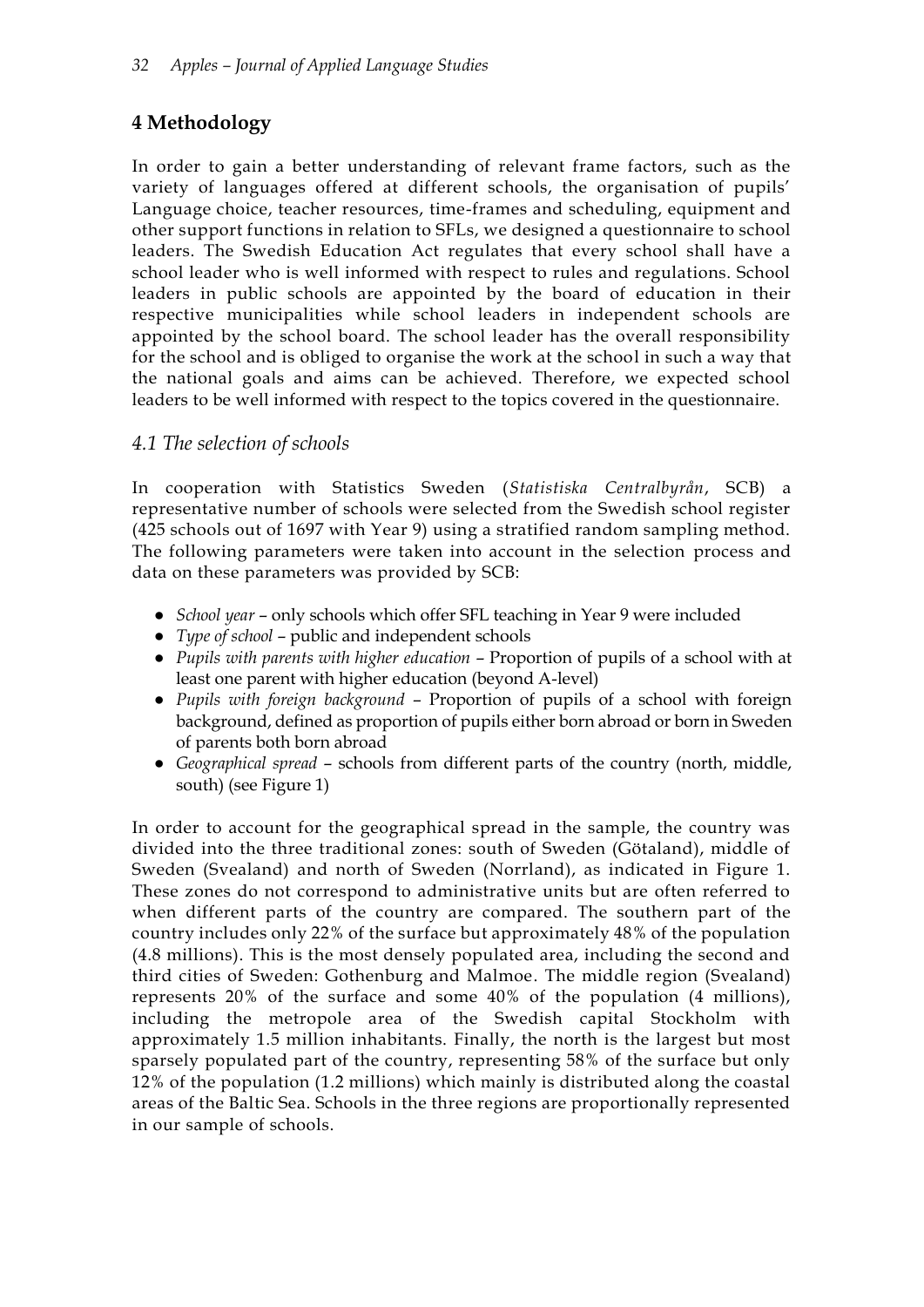

**Figure 1.** The three geographical zones in the school sample: Götaland, Svealand and Norrland (Sveriges landsdelar, n.d.).

A selection model based on nine strata was chosen by SCB according to geographical spread and proportion of pupils with foreign background (see Table 1 below). In this model, type of school and the proportion of parent with a higher educational level were equally distributed over strata. In total 425 were randomly selected by SCB.

| Stratum        | Region | $\%$ of pupils<br>with foreign<br>background | $\%$ of total<br>number of<br>schools | Cumulative $\%$<br>of schools |
|----------------|--------|----------------------------------------------|---------------------------------------|-------------------------------|
| 1              | South  | $0 - 10$                                     | 12.7(54)                              | 12.7                          |
| $\overline{2}$ | South  | $10 - 20$                                    | 12.7(54)                              | 25.4                          |
| 3              | South  | > 20                                         | 13.2(56)                              | 38.6                          |
| 4              | Middle | $0 - 10$                                     | 11.1(47)                              | 49.6                          |
| 5              | Middle | $10 - 20$                                    | 12.5(53)                              | 62.1                          |
| 6              | Middle | > 20                                         | 13.2(56)                              | 75.3                          |
| 7              | North  | $0 - 10$                                     | 10.4 (44)                             | 85.6                          |
| 8              | North  | $10 - 20$                                    | 9.4(40)                               | 95.1                          |
| 9              | North  | > 20                                         | 4.9(21)                               | 100                           |

**Table 1.** Selection of schools per strata according to Statistics Sweden.

*Note.* Figures in parentheses are absolute numbers. Percentages are based on 425 schools.

It turned out that nine schools were incorrectly sampled by SCB. These schools were excluded from the sample since they either never offered teaching in SFLs for various reasons (e.g. schools with special needs pupils) or did not follow the Swedish curriculum (international schools). The relevant sample size is therefore 416 schools.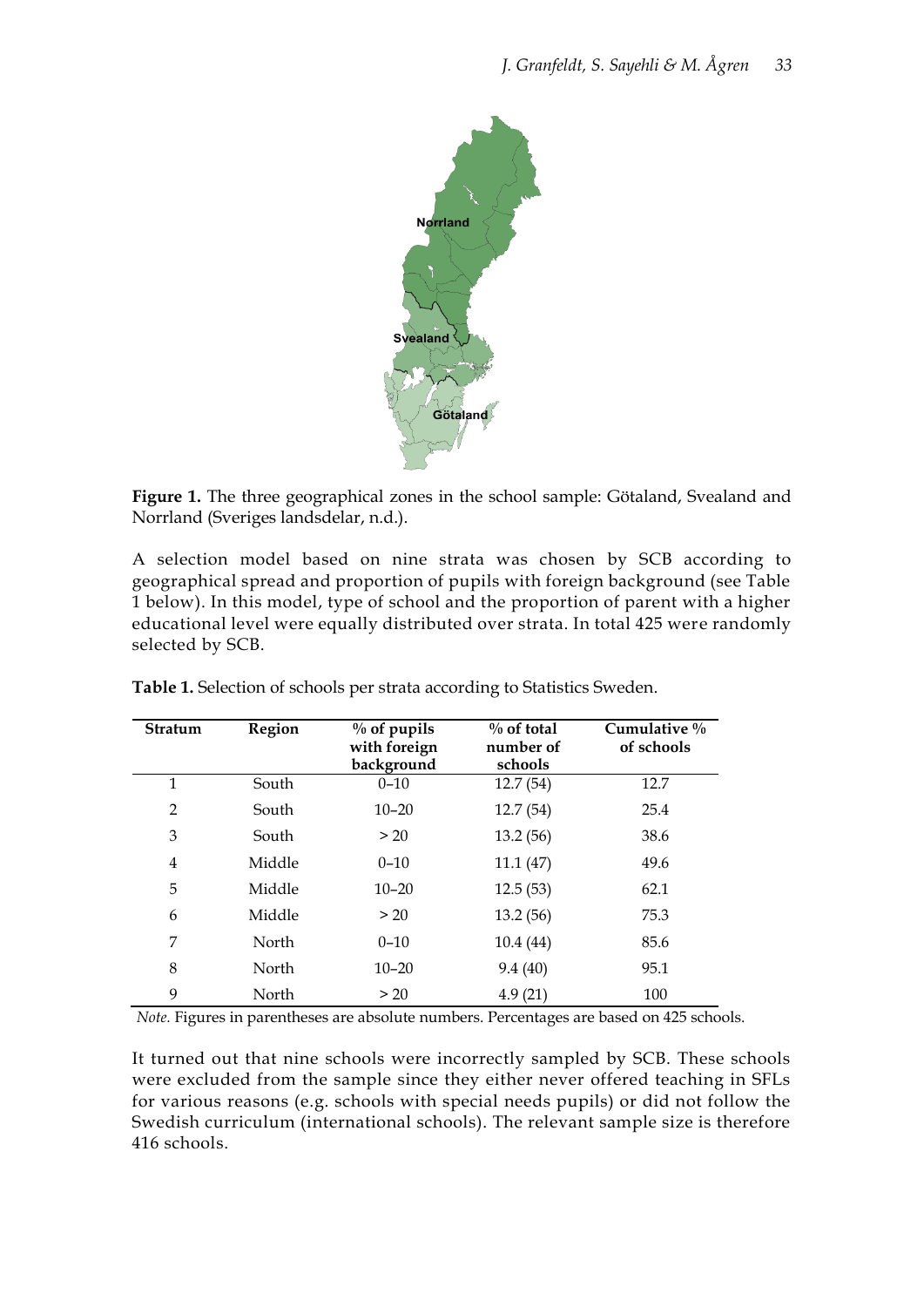# *4.2 The questionnaire*

The online questionnaire focused on eight main areas of interest, as illustrated in Table 2, and consisted of 61 questions, including multiple choice, Likert scales and open questions. This paper will report on results from sections A, B, C, H and some aspects of section E (see Table 2 below).

| <b>Section</b> | Main areas of interest                     | Number of questions |
|----------------|--------------------------------------------|---------------------|
| $\mathsf{A}$   | SFLs at your school                        | 6                   |
| B              | The pupils' choice of SFLs                 | 10                  |
|                | Teacher resources in SFLs                  | 12                  |
|                | Infrastructure, ICT and resources for SFLs | 7                   |
| E              | The organization of the SFL teaching       | 7                   |
| F              | Drop-outs from the SFL classes             | 7                   |
| G              | The school leaders' attitudes on SFLs      | 6                   |
| H              | Information concerning school leaders      | 6                   |

**Table 2.** Focus areas in the questionnaire to school leaders.

The online questionnaire was sent out to the 416 schools by e-mail in the beginning of September 2016. Furthermore, three consecutive reminders were sent out in weekly intervals. At the end of September 2016, approximately 100 school leaders had responded. The remaining school leaders were contacted by telephone to encourage them to answer the questionnaire. Another 40 additional school leader responded by the end of November as a consequence of this method. The questionnaire was closed in February 2017.

### *4.3 Responding school leaders and their schools*

The questionnaire was answered by 147 school leaders across the country, a response rate of 35%. This figure is based on a total sample size of 416 schools. The response rate is in line with SCB's expectations for school surveys of this kind (SCB, personal communication). A logistic regression analysis was carried out with the selection criteria (cf. above section 4.1), plus school size (total number of pupils at the school), as predictors of non-responses. The analysis revealed that two predictors affected the response probabilities marginally. School leaders of schools with a higher proportion of pupils with foreign background ( $p = .06$ ) as well as school leaders from schools in the north of Sweden (*p* = .09) responded slightly less often than expected to the questionnaire. When non-significant predictors were excluded, only the proportion for pupils with foreign background remained significant  $(p = .03)$ .

Since we aimed at performing multiple linear regression analyses on parts of the data, we tested for multicollinearity between the following background variables among the responding schools: school type, region, pupils with parents with higher education, and pupils with foreign background. For all of them the Variance Inflation Factor (VIF) was clearly below 2.0 and only once above 1.5. According to Pallant (2011, p. 158) values of VIF above 10 indicate a concern with respect to multicollinearity between independent variables. The values here are clearly below that threshold and clearly below the values of 3 and 4 which are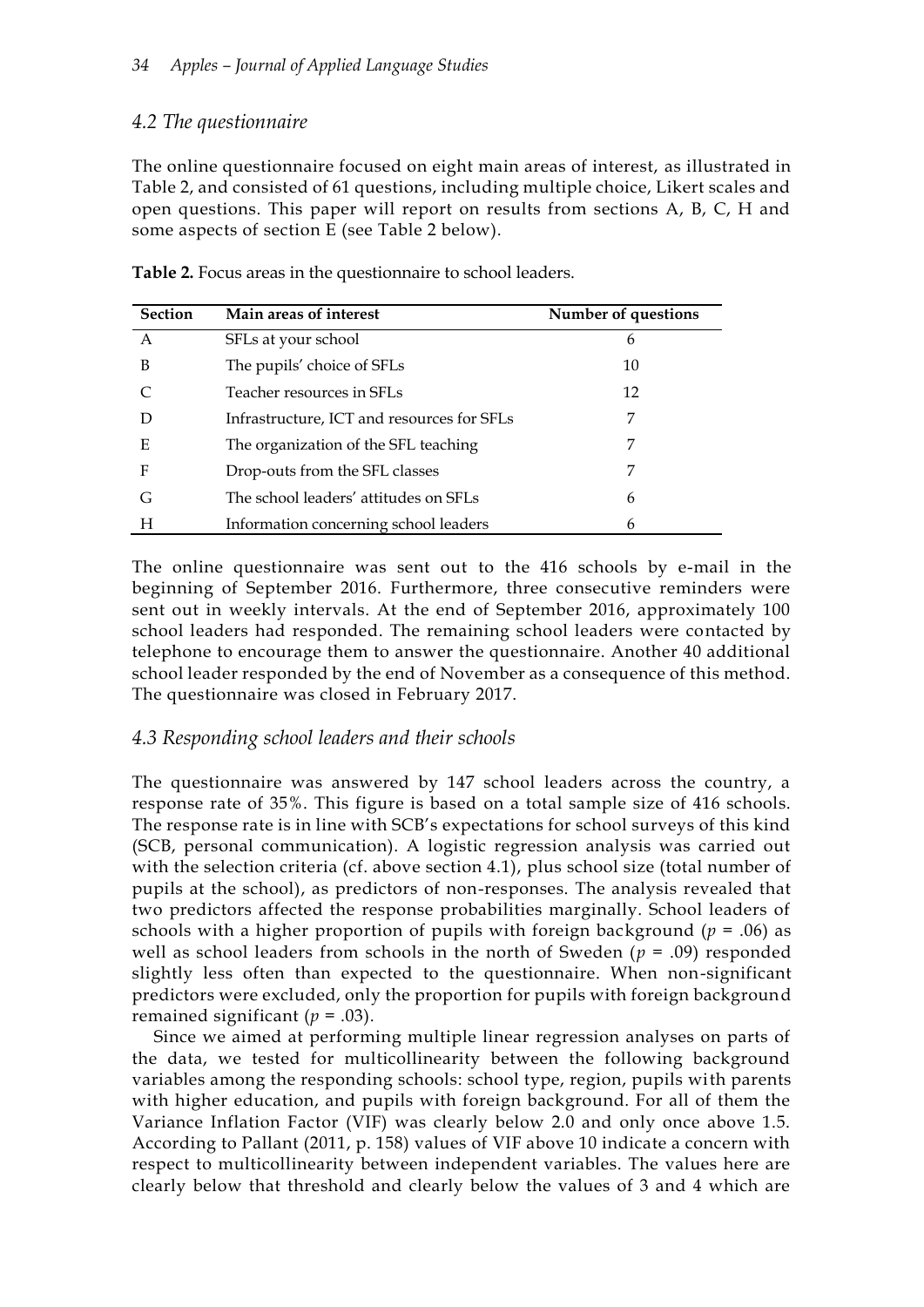sometimes quoted as rules-of-thumbs. Therefore, we conclude that multicollinearity between independent variables is not a concern here.

Out of the 147 responding school leaders, four responses were excluded since these schools did not have any active SFL teaching at the time of the study. Among the remaining 143 responding school leaders, 61% were female (based on 142 who answered that question). The vast majority of school leaders had both a degree in education (96% of 139 responses) and had completed a school leader education (87% of 140 responses). Mann Whitney tests indicated that the proportion of pupils with foreign background was greater at schools with school leaders without teacher education ( $Mdn = .30$ ;  $n = 4$ ) than at schools with school leaders with teacher education ( $Mdn = .13$ ;  $n = 129$ ). On the contrary, the proportion of pupils with foreign background was greater at schools in which school leaders had a formal school leader education (*Mdn* =.14; *n* = 113) than at schools at which they had none ( $Mdn = .10$ ;  $n = 18$ , Mann Whitney tests: teacher education:  $N = 131$ ; *U* = 75; *p* = .017; formal school leader education: *N* = 131; *U* = 1350; *p* = .026). Close to half of the school leaders that answered our questionnaire were rather new in their position and had worked less than five years as school leader (see Table 3 below). About a fifth of the respondents, however, had long experience and had worked more than 15 years as school leaders, while the remaining school leaders fell in-between.

|  | Table 3. Length of working experience as school leaders. |  |
|--|----------------------------------------------------------|--|
|  |                                                          |  |

| # of years | $\%$ of school leaders |
|------------|------------------------|
| $\leq 5$   | 42.1(59)               |
| $6 - 10$   | 27.9 (39)              |
| $11 - 15$  | 10.0(14)               |
| >15        | 20.0(28)               |

*Note.* Figures in parentheses are absolute numbers. Percentages are based on 140 responses.

According to information available at the National Agency for Education (the website SIRIS<sup>2</sup>), the responding 143 schools involved approximately 31 572 pupils studying an SFL or an alternative during the year 2015/2016: 3 345 pupils in Year 6; 9 404 pupils in Year 7; 9 639 in Year 8 and 9 375 in Year 93. As illustrated in Figure 2, the distribution of pupils learning different SFLs and their alternatives in our sample (TAL) reflects the distribution in the country as a whole (SIRIS). The data from the responding schools also shows that Spanish is the preferred SFL, involving half of the pupils in Year 6 (52%) and 7 (50%) and being somewhat lower in Year 8 (43%) and 9 (40%). The proportion of pupils studying French and German in our sample ranges from 18% to 14% (French) and from 20% to 18% (German). Figure 2 also illustrates the rate of pupils studying an alternative to SFLs, which is especially high in Year 8 and 9, with more than one fourth of the pupils.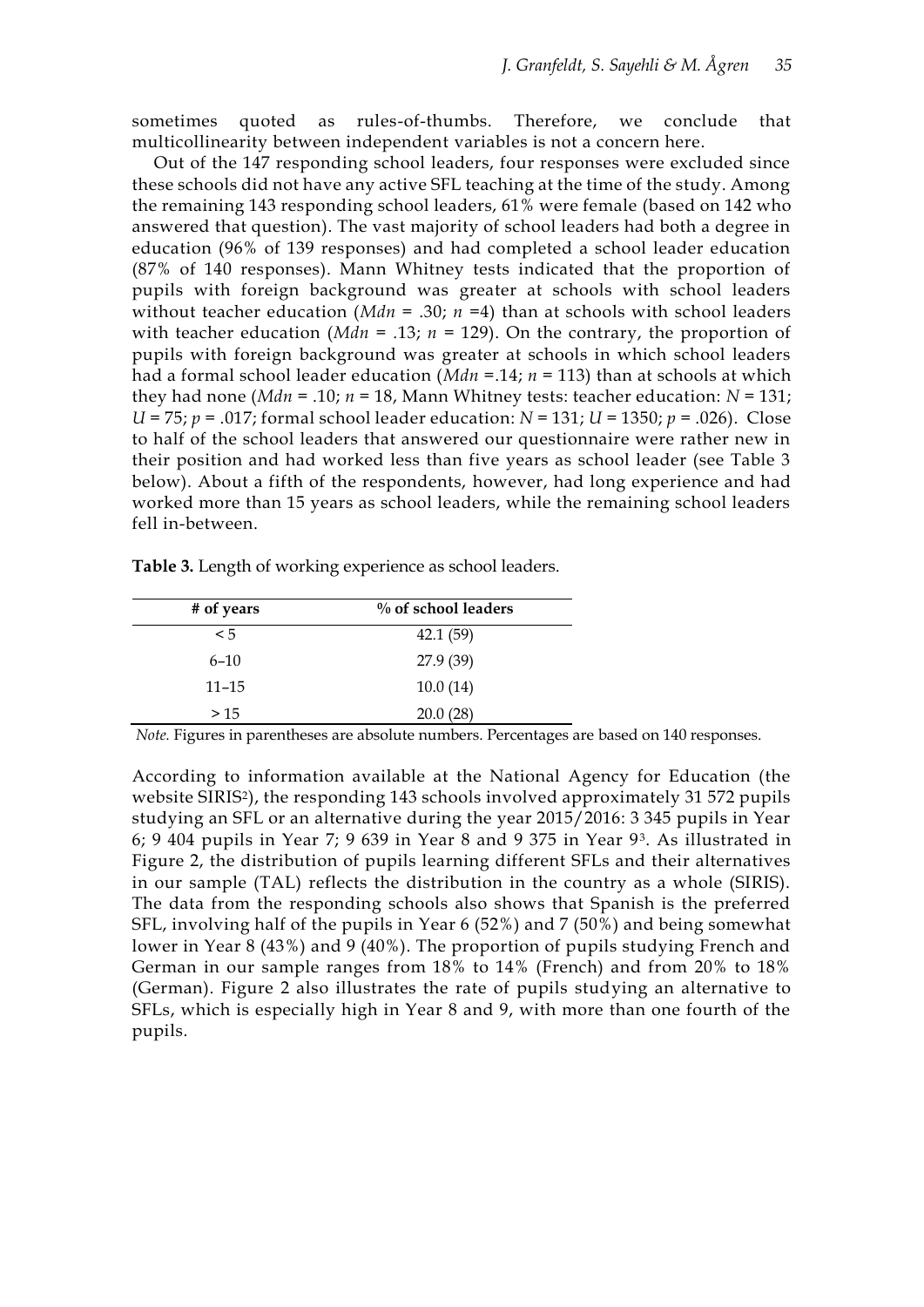

**Figure 2.** Proportion of pupils in French, German, Spanish and Alternative to SFLs in the responding schools (TAL) vs the country as a whole (Sweden).

In the following section, the empirical results of the questionnaire to school leaders concerning the situation for SFLs in Sweden will be presented in more detail.

# **5 Results**

# *5.1 Languages offered as SFLs*

The number of SFLs that are taught at the respondents' schools ranged from one to five languages with the majority of schools offering three languages (see Table 4). The larger the number of pupils at a school the more languages are taught (*R* = .266; *p* = .002). The number of languages taught is also larger at public than independent schools ( $R = -0.398$ ;  $p < 0.001$ ). A linear regression model explained 20% of the variance  $(R^2 = .20, F (2,138) = 16.71, p < .000)$  but only school type (independent or public school) remained a significant predictor  $(\beta = -.424, p < .000)$ .

| Table 4. Number of languages taught in schools. |  |
|-------------------------------------------------|--|
|-------------------------------------------------|--|

| # of languages |     |                 |                 |              |     |
|----------------|-----|-----------------|-----------------|--------------|-----|
| % of schools   | ∸.ט | 1 E. Q<br>エン・ヒ  | UU.U            |              | ◡.៸ |
|                | ◡   | $\sim$<br>ا کہا | 'ററ'<br>$\circ$ | $\sim$<br>∠∠ | л.  |

*Note.* Figures in parentheses are absolute numbers. Percentages are based on 139 responses.

When at least three languages are offered at a school, these usually include Spanish, French and German  $(105/139 = 76%)$ . When only two languages are taught, these are usually Spanish and German (11/139 = 8%), Spanish and French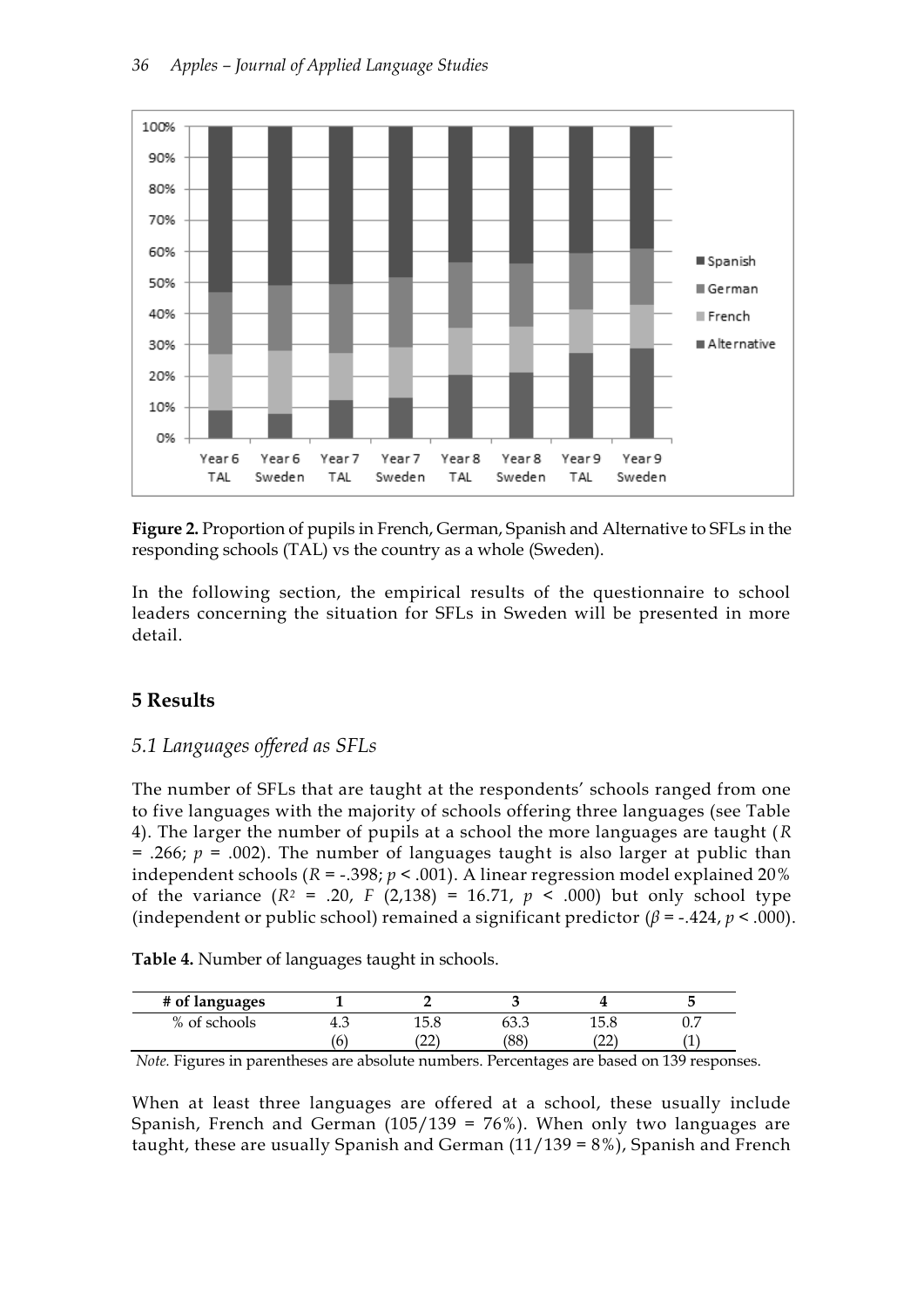$(8/139 = 6\%)$  or German and French  $(3/139 = 2\%)$ . Seldom only one language is offered. If so it is usually Spanish in smaller and independent schools.

Spanish is taught in 96% of the schools, German in 90% and French in 86% of the schools. Other SFLs are comparably seldom offered, such as Chinese (1%), Sign language (3%), Mother tongue instruction (12%) and others (9%) (see Figure 3).



**Figure 3.** Percentages of schools in which languages are offered.

The languages are equally often taught in the three different regions (see Table 5), apart from French which is significantly less often taught in the north. In addition, Mother tongue instruction is more frequently offered within the Language choice in the north, where minority languages like Samí, Finnish and Meänkiele are taught, than in the middle and south of Sweden.

| # of schools  | South<br>(46)   | Middle<br>(60)  | <b>North</b><br>(33) |          |             |
|---------------|-----------------|-----------------|----------------------|----------|-------------|
|               | $\%$ of schools | $\%$ of schools | $\%$ of schools      | $\chi^2$ | $p$ - value |
| Spanish       | 97.8 (45)       | 96.7 (58)       | 93.9 (31)            | .858     | .651        |
| French        | 89.1 (41)       | 93.3 (56)       | 66.7(22)             | 12.98    | .002        |
| German        | 93.5 (43)       | 90.0(54)        | 84.8 (28)            | 1.581    | .454        |
| Chinese       | 0(0)            | 3.3(2)          | 0(0)                 | 2.672    | .263        |
| Mother tongue | 10.9(5)         | 6.7(4)          | 24.2(8)              | 6.245    | .044        |
| Sign language | 6.5(3)          | 1.7(1)          | 0(0)                 | 3.478    | .176        |

**Table 5.** Schools offering SFLs per region.

*Note.* Figures in parentheses are absolute numbers. Percentages are based on 139 responses.

Spanish, French and German are not equally often taught in different school types, as illustrated in Table 6. All three languages are more often offered in public schools than in independent schools.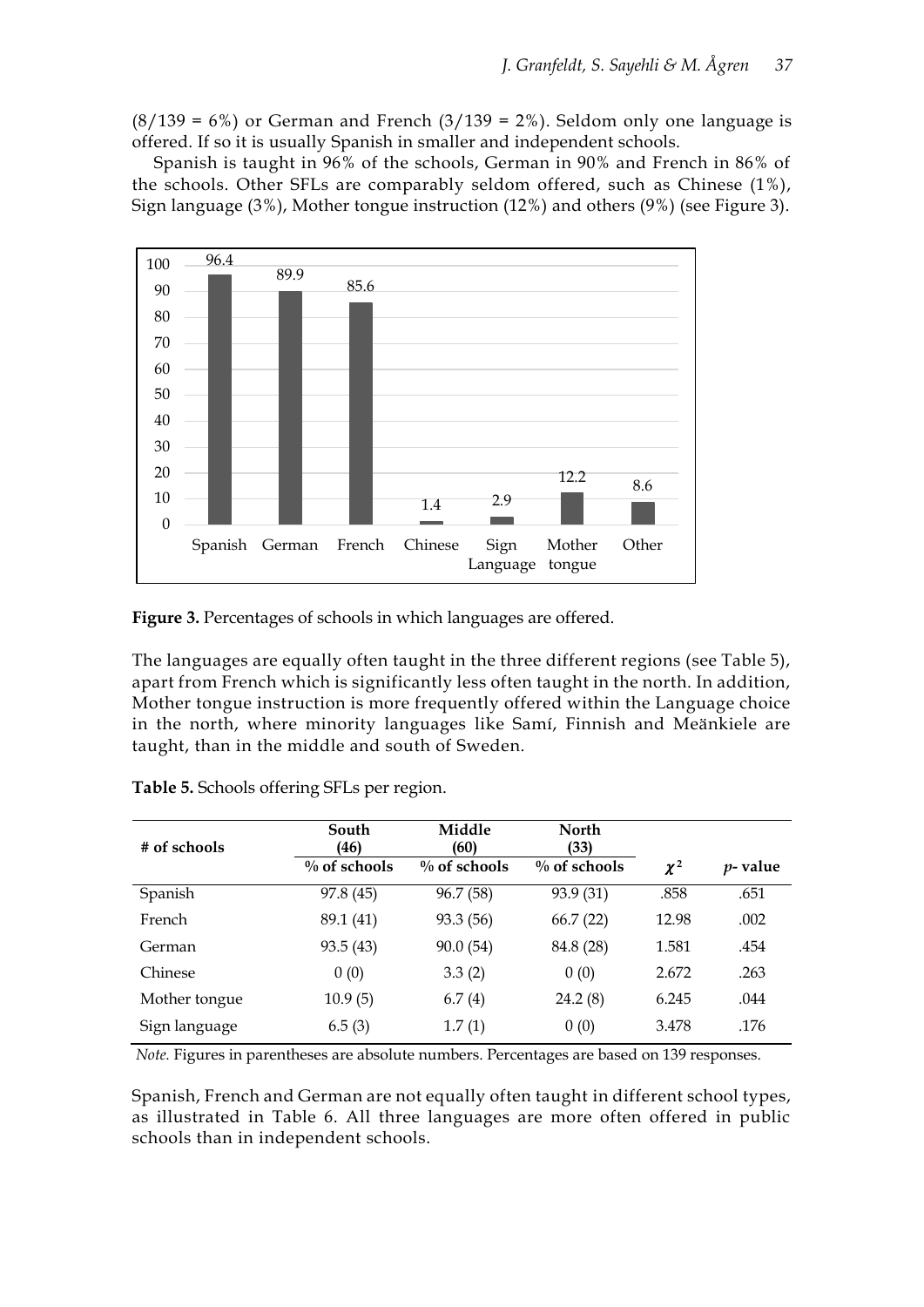| # of schools  | Public<br>schools<br>(99) | Independent<br>schools<br>(40) |          |             |
|---------------|---------------------------|--------------------------------|----------|-------------|
|               | $\%$ of schools           | $\%$ of schools                | $\chi^2$ | $p$ - value |
| Spanish       | 99.0 (98)                 | 90.0(36)                       | 6.64     | .010        |
| French        | 89.9 (89)                 | 75.0 (30)                      | 5.134    | .023        |
| German        | 98.0 (97)                 | 70.0(28)                       | 24.624   | < 0.01      |
| Chinese       | 2.0(2)                    | 0(0)                           | .820     | .365        |
| Mother tongue | 14.1 (14)                 | 7.5(3)                         | 1.171    | .279        |
| Sign language | 4.0(4)                    | 0(0)                           | 1.664    | .197        |

#### **Table 6.** Type of schools offering SFLs.

*Note.* Figures in parentheses are absolute numbers. Percentages are based on 139 responses.

SFLs are seldom offered as a free choice subject in Year 8 and 9 (*Elevens val*; 12% of 139 schools) and rarely in the north (only one school). In about one fourth of the respondents' schools (24% of 140 responses), the repertoire of languages offered has been changed in the last five years.

### *5.2 Starting Year of SFL teaching and pupils' language choice*

Asked when SFLs are introduced in their schools for the first time, school leaders mentioned three different points in time: a very small number of schools start in Year 4 (2%; 3 of 141 responses), the majority of schools start in Year 6 (62% of 141) or in Year 7 (36% of 141 responses). The results indicated that schools with pupils with higher educated parents tend to start teaching SFLs earlier (Kruskal-Wallis test  $\chi^2$  = 25.511;  $p$  < 0.001), which also holds for independent schools ( $\chi^2$  = 15.397;  $p \leq 0.001$ ).

Schools inform pupils and parents about their Language choice options either in Year 5 (48% of 141 responses) or Year 6 (44% of 141 responses). Schools with pupils who have higher educated parents tend to inform earlier (and introduce SFLs earlier, see above) (Kruskal-Wallis test  $\chi^2$  = 15.314;  $p \le 0.001$ ). The same pertains to independent schools ( $\chi^2$  = 8.546;  $p$  = .014). Parents are informed in person during parents' days at schools (81%) or through emails (78%). Meetings scheduled between parents, pupil and teacher for a performance review (*utvecklingssamtal: 43%*) or an electronic teaching platform (40%) are also used as a means of information. Almost half of the schools offer a testing period (43%) after which pupils choose their preferred SFL.

Asked for the factors that are mostly influencing pupils' choice of an SFL, school leaders believe that parents (67%) and peers (64%) have a huge influence. Approximately half of the school leaders believe that an interest in a specific SFL and/or its culture is an important factor for deciding to learn it (51%). Another important factor is assumed to be the popularity of specific language teachers at the school (45%). The same pertains to the family tradition (43%). Fewer school leaders believe though that language learning attitudes are important (19%).

Since the choice of an SFL is optional, school leaders were asked how many of their pupils were advised NOT to choose an SFL per year. As illustrated in Table 7, one third of school leaders hold that no pupils are discouraged from choosing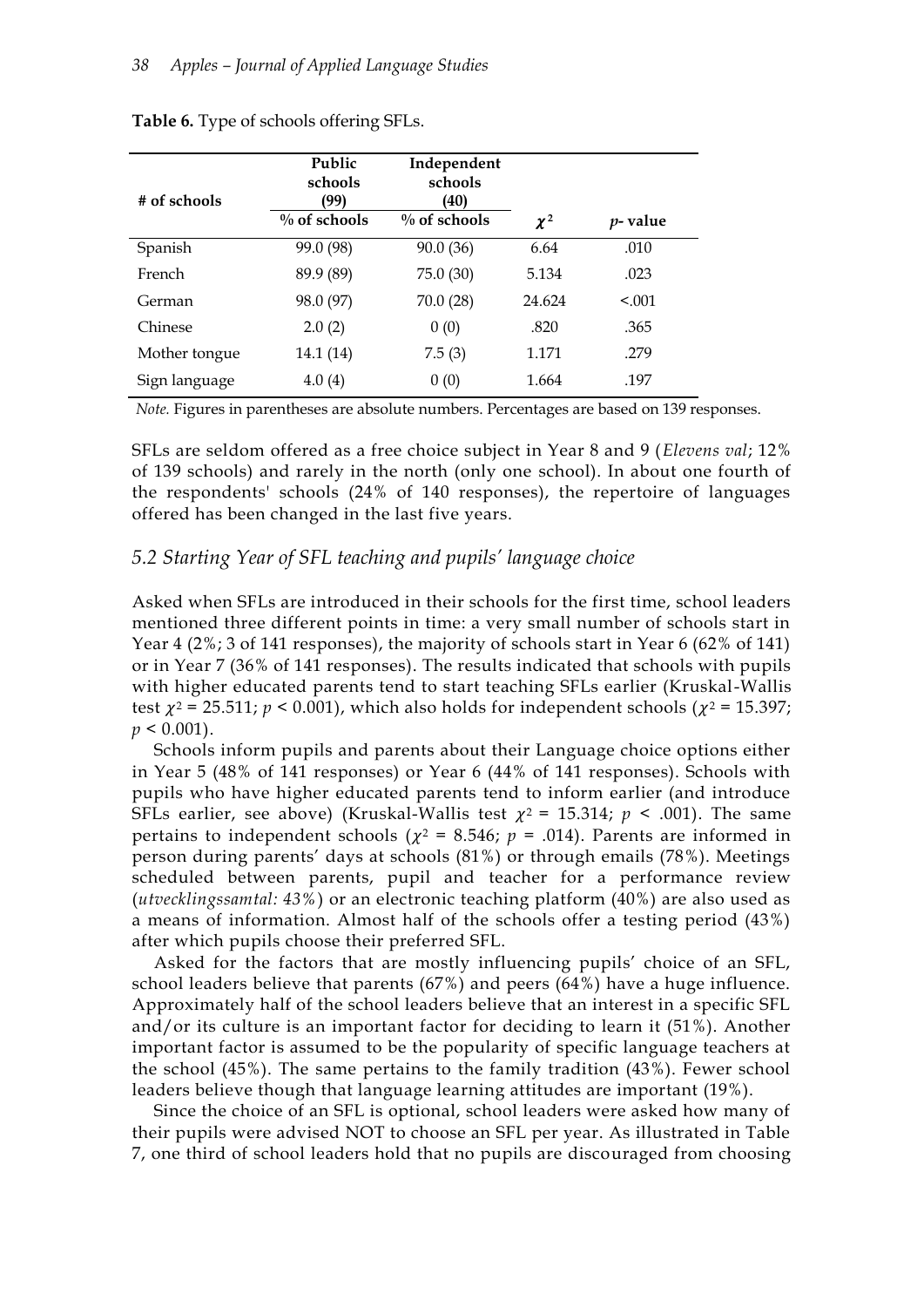an SFL at their school. A majority of the school leaders indicate however that this happens in up to 5% of their pupils and some up to 10% of the pupils.

| $\%$ of pupils advised not to choose a SFL | $\%$ of schools |
|--------------------------------------------|-----------------|
| None                                       | 35.0(49)        |
| $0 - 5$                                    | 55.0 (77)       |
| $5 - 10$                                   | 5.0(7)          |
| $10 - 20$                                  | 2.1(3)          |
| > 20                                       | .7(1)           |

**Table 7.** Number of schools advising pupils to not choose an SFL per year.

*Note.* Figures in parentheses are absolute numbers. Percentages are based on 140 responses.

Once the first initiative has been taken, many people are involved in the process that leads to the decision that a particular pupil should abandon an SFL. The results show that the persons involved in this process can differ from school to school (Figure 4). The school leader is only involved in approximately half of the schools. This is also true for the pupil. Most often, but not in all schools, parents are involved. The health team is in almost half of the schools involved. This goes also for the pupil's mentor who is usually the head teacher of his or her whole class. The language and other teachers are more seldom involved.





#### *5.3 Number of SFL teachers per school*

Concerning the number of teachers per school and per language, 143 school leaders responded to this question and they reported 550 teachers in the three languages: 148 in French, 173 in German and 229 Spanish. Overall there are most teachers in Spanish per responding school ( $M = 1.60$ , range = 0-4), followed by German (*M* = 1.23, range = 0–4) and French (*M* = 1.03, range = 0–3). All differences between languages are significant according to a series of paired t-tests (Spanish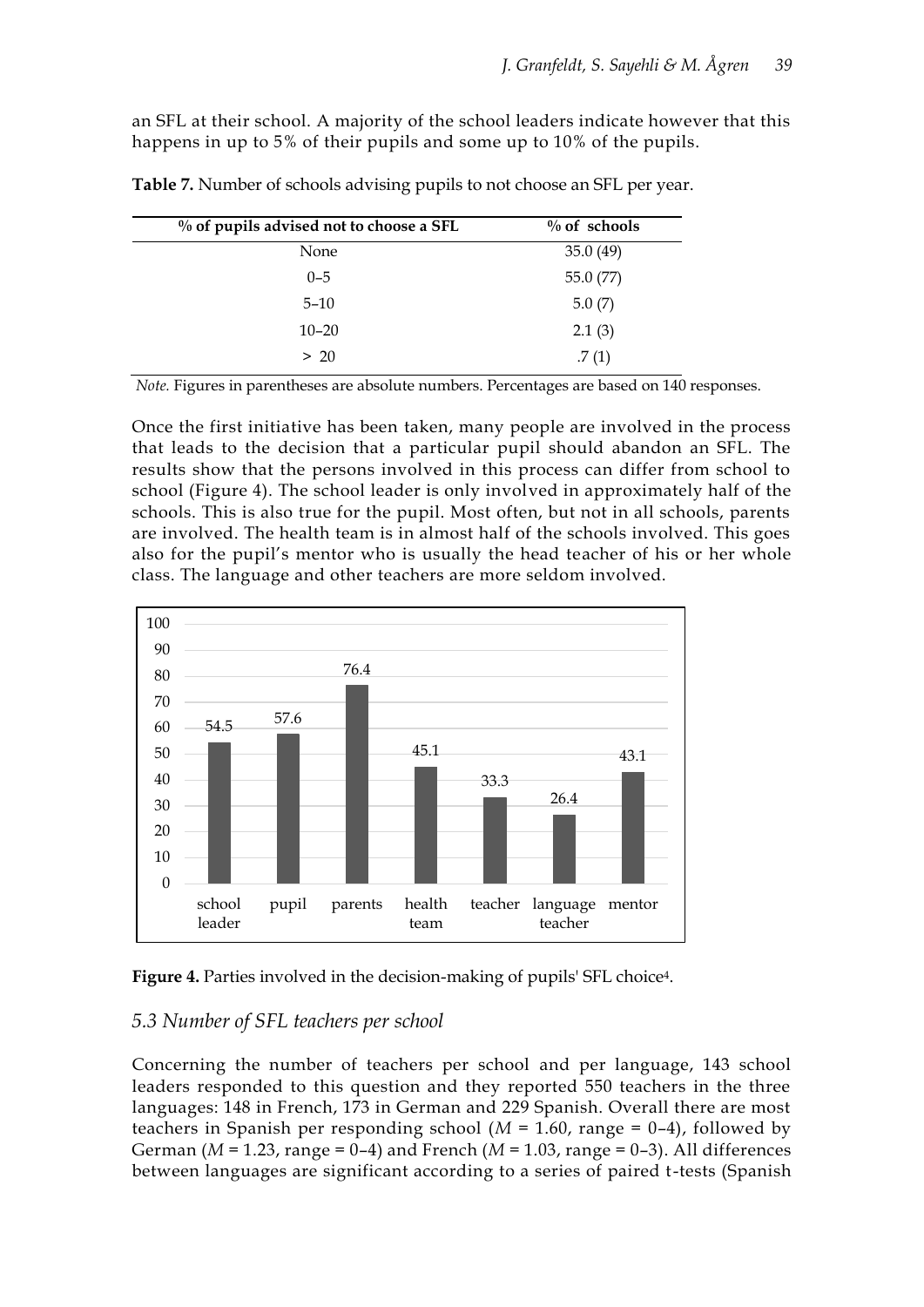vs German, *t*(138) = 3.350, *p* = .001; Spanish vs French, *t*(138) = -6.239, *p* = .000; German vs French  $t(138) = -2.866$ ,  $p = .005$ ). It should be noted, however, that the question regarding the number of teachers asked how many teachers of the respective language that were *employed* at the school and not how many who currently *teach classes* in the respective languages.

Descriptively, the most frequent scenario is that there is only one teacher per language employed in the responding schools (cf. Table 8). A frequency of one (1) teacher in French is reported by 65% of the school leaders, followed by German 62% and Spanish 51%. The second most frequent scenario is that there are two teachers in the language (Spanish and German) or that there is no teacher in the language (French). Among the responding schools, there are 76% where school leaders report at least one teacher in each of the respective three languages. Only two schools report no employed language teacher at all. In one of these cases, the school leader reports sharing language teachers with another nearby school. At least one Spanish teachers is reported in 94% of the schools, followed by German 89% and French 83%.

|                              | French<br>(148)    | German<br>(173)    | Spanish<br>(229)   | Total<br>(550) |
|------------------------------|--------------------|--------------------|--------------------|----------------|
| # of teachers/school         | $\%$ of<br>schools | $\%$ of<br>schools | $\%$ of<br>schools |                |
| $\theta$                     | 17(24)             | 11(16)             | 4(6)               |                |
| 1                            | 65 (93)            | 62 (88)            | 51(73)             |                |
| 2                            | 16(23)             | 21(30)             | 29(41)             |                |
| 3                            | 2(3)               | 6(8)               | 13(18)             |                |
| 4                            | 0(0)               | 1(1)               | 4(5)               |                |
| Mean # of<br>teachers/school | 1.03               | 1.23               | 1.60               | 3.86           |

**Table 8.** Number of teachers per language.

*Note.* Figures in parentheses are absolute numbers. Percentages are based on 143 responses.

#### *5.4 Teachers with the SFL as mother tongue*

A second question concerns the number of teachers who have the target language as mother tongue. 143 schools answered this question. Three school leaders reported that they did not know if any of their language teachers taught in their mother tongue, leaving us with 140 answers. The school leaders reported a total of 143 teachers (26%) who teach in their respective mother tongue. There are more teachers in Spanish teaching in their mother tongue (79/229 = 34%) than in French  $(21/148 = 14%)$  and in German  $(43/173 = 25%)$ . A Kruskal-Wallis test showed that there is a significant difference across the three languages in the proportion of teachers teaching in their mother tongue ( $\chi^2$  (2) = 23.9,  $p < .000$ ).

Looking at the school level, there is at least one teacher teaching in their mother tongue in 87 of the 139 schools who responded to this question (62%). Two factors are important here: region and type of school. Descriptively, the number of schools with at least one teacher teaching in the mother tongue is the lowest in the north  $(13/32 = 41\%)$  followed by the south  $(31/46 = 67\%)$  and the middle of the country  $(43/61 = 70\%)$ . Moreover, the proportion of schools with at least one mother tongue teacher is higher in independent schools  $(35/41 = 85%)$  than in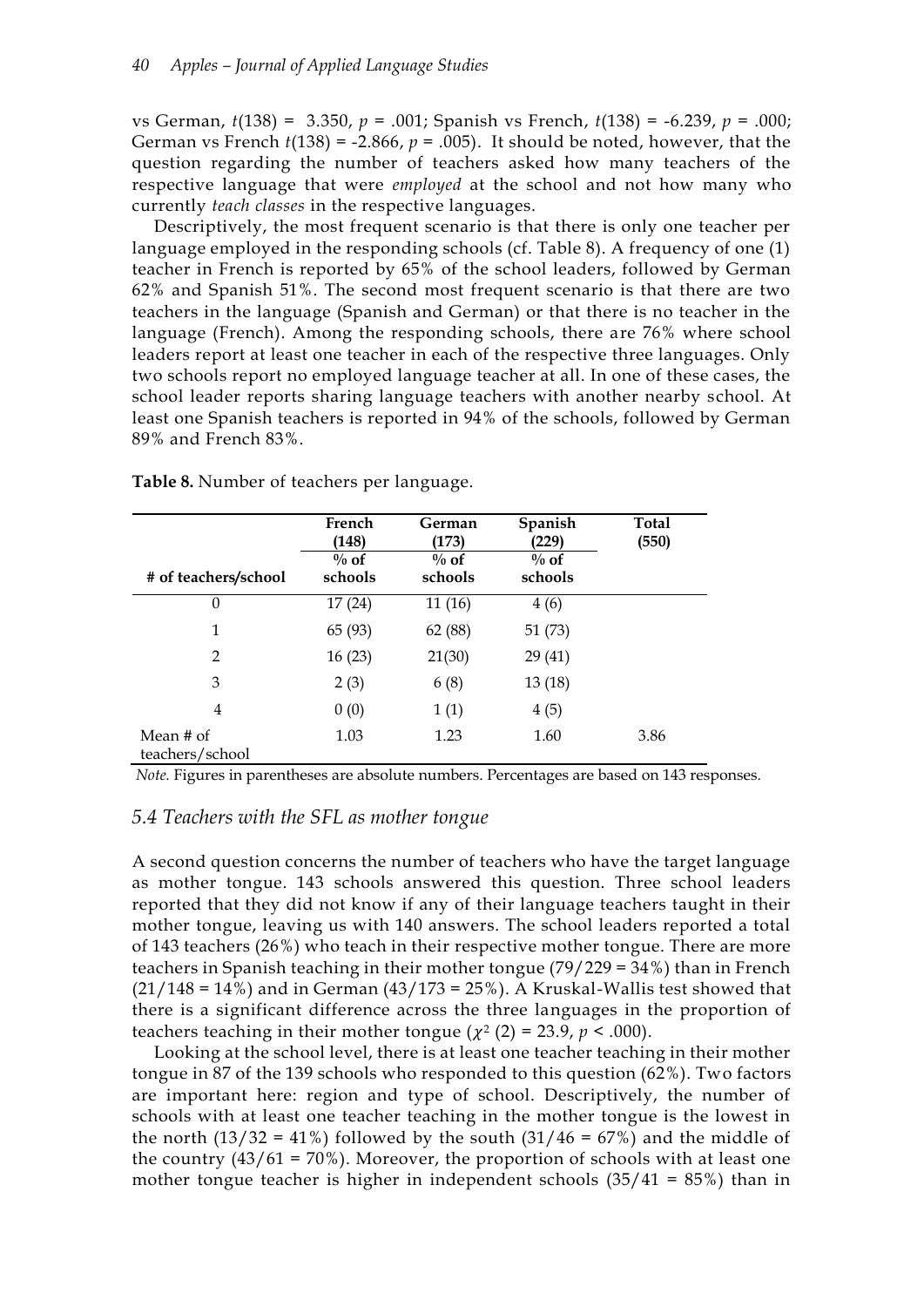public schools (57/98 = 58%). A linear regression model explained 11% of the variance ( $R$ <sup>2</sup> = .11,  $F(2,138) = 8.27$ ,  $p < .000$ ) with region ( $β = .19$ ,  $p < .05$ ) and type of school ( $\beta$  = -.27,  $p < .001$ ) as significant predictors.

#### *5.5 Recruiting SFL teachers*

When it comes to perceived difficulty in recruiting qualified and certified teachers in the respective languages, there were some important differences between school leaders. The statement read "At present it is difficult to recruit trained and certified teachers in [French/German/Spanish]". Responses were given on a 7 point Likert-scale (1= Do not agree at all and  $7 = \text{Agree}$  completely). For French, three school leaders did not answer the question and another 61 (44%) responded that they did not know. For German the respective figures were four missing answers and 52 (37%) don't know answers and for Spanish the figures were three missing answers and 31 (22%) don't know answers. The answers from the schools are shown in Table 9 below.

**Table 9.** Answers to the statement "Currently it is difficult to recruit trained and certified teachers in French/German/Spanish".

| Likert<br><b>Scale</b> | Do not know   |                | ◠             | 3             |               | 5                 | n             | ┍             |
|------------------------|---------------|----------------|---------------|---------------|---------------|-------------------|---------------|---------------|
|                        | $\frac{0}{0}$ | $\frac{0}{0}$  | $\frac{0}{0}$ | $\frac{0}{0}$ | $\frac{0}{0}$ | $\frac{0}{0}$     | $\frac{0}{0}$ | $\frac{0}{0}$ |
| French                 | 44            | 6              | 3             | 5             |               | 11                | 6             | 24            |
|                        | (61)          | (8)            | $\frac{4}{4}$ | (5)           | (3)           | ้15)              | (8)           | (34)          |
| German                 | 37            | 8              | h             | 3             | 2             | q                 | 9             | 22            |
|                        | 52            | $^{\prime}11)$ | $\mathbf{2},$ | $\ket{1}$     | $\perp$       | 12)               | '13)          | (31)          |
| Spanish                | 22            | $\overline{ }$ | h             | 6             | 6             | 13                |               | 30            |
|                        | 31            | '10)           | (8)           | (8            | (8)           | $\left(19\right)$ | ้15)          | '42`          |

*Note.* Figures in parentheses are absolute numbers. Percentages are based on 133 responses. On the Likert scale *1* represented *Do not agree at all* and *7 Agree completely*.

Results presented in Table 9 illustrate that the school leaders either do not know if recruitment is difficult or find it difficult or even very difficult to recruit trained and certified language teachers. School leaders are most uncertain about recruiting teachers in French and German, which can be interpreted that recruitment attempts are fewer in these two languages than in Spanish. Apart from the do not know answers, the single most frequent answer was 7 (Agree completely) for all three languages and the median response for all three languages is 6. None of the background variables displayed any significant correlations with the perceived difficulty in recruiting in any of the three languages, which can be interpreted as an indication of recruitment being a general problem in the country.

With respect to recruitment of teachers after retirement within the next five years, the results show that 29% of the school leaders envisaged recruiting teachers, but 62% responded that they would not. Eight percent of the school leaders responded that they don't know if they will recruit within five years. 142 school leaders answered the questions. The school leaders who responded that they will recruit ( $n = 41$ ) mentioned French ( $n = 12$ ), German ( $n = 11$ ) and Spanish  $(n = 11)$ . Another seven school leaders responded that they will recruit, but did not mention a specific language. None of the independent variables impacted significantly on the results.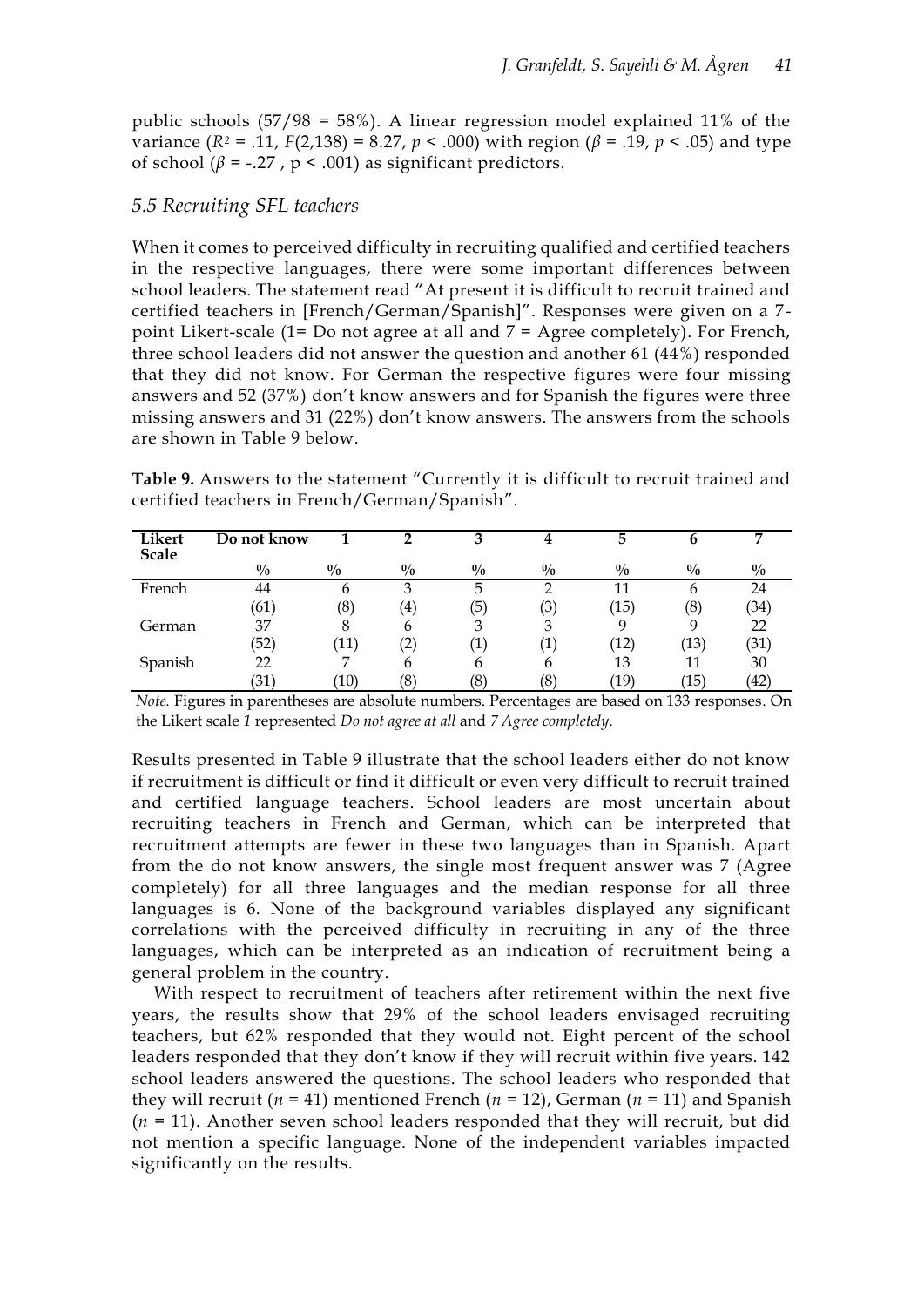# **6 Discussion**

When summarizing the results of this study, it is important to keep in mind that the data are based on a questionnaire administered to 416 school leaders in Sweden selected through a stratified random sampling method based on a number of background variables. 147 of the contacted school leaders responded to the questionnaire. Although this response rate (34%) is in line with expectations (SCB, personal communication), they represent a limited sample. More importantly, the sample is self-selected since it was not mandatory in any way to respond to the questionnaire. It is possible that the school leaders who did respond to the questionnaire are those who are most interested in SFLs and/or most confident and/or (dis)content when it comes to the situation for SFLs in their respective schools. This is a possible bias in all voluntary survey studies, but it should be kept in mind when discussing the results. Continuing on this note, 87% of the responding school leaders had completed a formal school leader education, which is considerably higher than the national average (about 60% according to Nihlfors & Johansson, 2013). Finally, 42% of the responding school leaders had relatively little experience (less than 5 years) which also might have influenced some of the results.

According to our data, a stable majority of Swedish schools offer all three SFLs French, German and Spanish (76%). It seems that most schools want to and have the possibility of offering more than the minimum of two languages required by law (School Ordinance). The richness of the language offer correlates positively and significantly with school size. However, there is no significant effect of school size when school size is combined with type of school (public or independent school) in this study. Therefore, our results suggest that the language offer is more reduced in independent schools compared to public schools, something that should be looked at in more detail in future studies. Spanish is the language which is most widely offered in Swedish compulsory school (96% of the responding schools). This result is different from Tholin and Lindqvist (2009, p. 19) where German was the SFL that was offered in most schools (94.9%). Spanish was already 10 years ago the preferred language among Swedish pupils (39%), but at the time Spanish was only offered in 80.9% of the schools responding to the survey by Tholin and Lindqvist (2009). Since 2009, the increasing popularity of Spanish has led to a continued spread of Spanish in schools across the country, which is confirmed in our study. Moreover, we found that German and French are offered in 90% and 86% of the responding schools respectively. In these languages, classes are often very small (under ten pupils) and even approaching the minimum of five pupils, which is the required limit for starting the teaching of an SFL (see footnote 2, section 4.3). Thus, the very small number of pupils in French and German is another threat to the existing language offer that pupils currently enjoy. Together with the possible effects of the reform on starting year discussed below, these results underline the challenges for schools to maintain an offer of three SFLs and in particular French and German. It seems that maintaining a rich language offer in the future might require different ways of organising the teaching of SFLs (cooperation between schools, distance teaching).

In addition, we found that the offer of SFLs is not equally distributed across the country. As discussed above, Spanish is the most widely taught SFL and the language attracting most pupils. This seems to be true for all schools. French is significantly less often offered in the northern part of the country. This could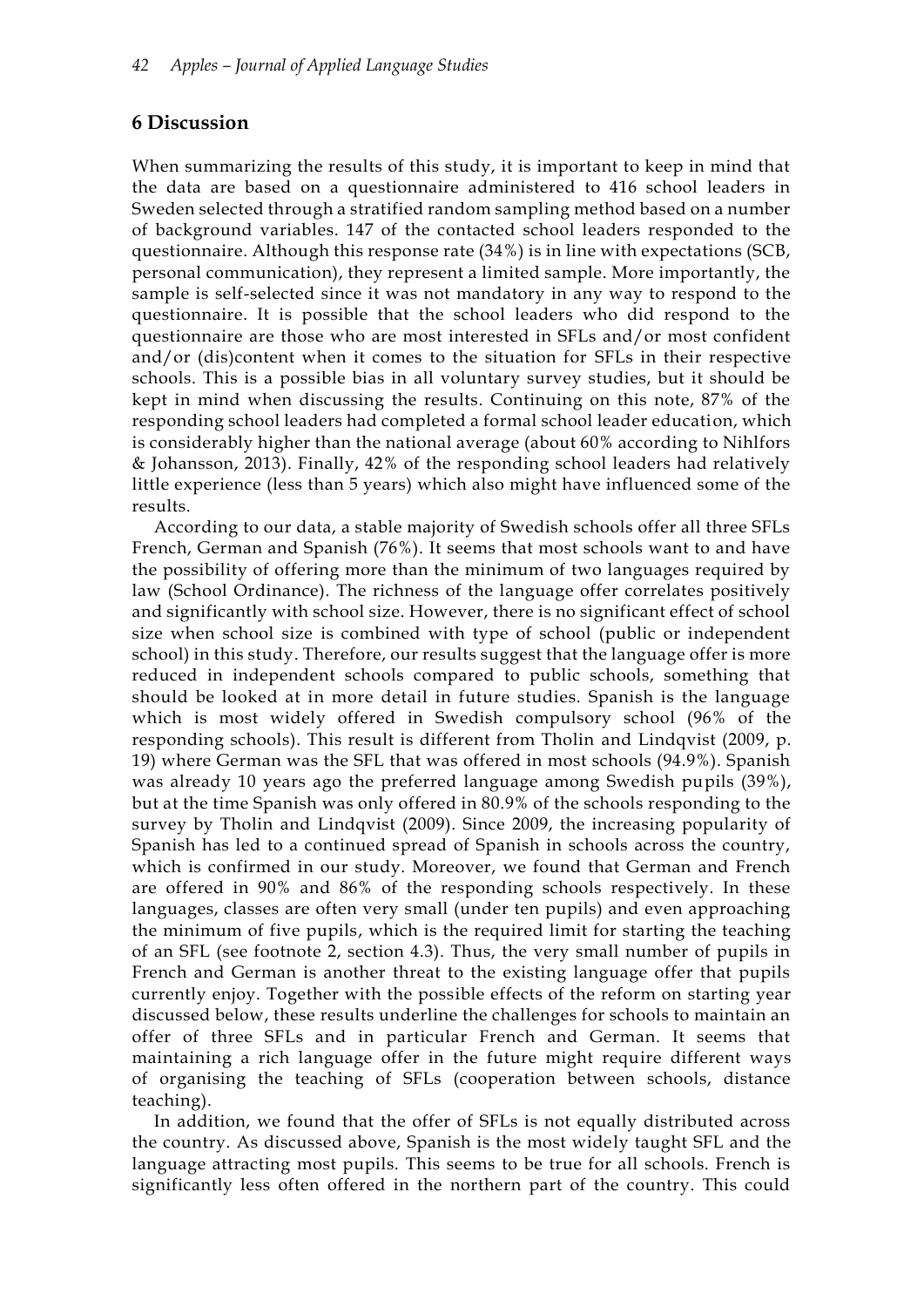mean that pupils in the north less often choose French as an SFL compared to the other parts of Sweden. If schools in the north offer only two SFLs, these two languages are most often Spanish and German. As far as we know, there has been no systematic research on regional or other differences in the choice of SFLs. In the report by Tholin and Lindqvist (2009, p. 121) the authors make a few observations with respect to the municipalities where SFLs in general and each of the three languages French, Spanish and German are the least and the most studied. They observe that the smallest interest in SFLs in general can be found in scarcely populated municipalities, many of which are located in the north. In a study on languages in Sweden, Parkvall (2016) provided some indications of choice of SFLs in compulsory school at the level of municipalities, but comparisons with the present study are difficult since the data presented by Parkvall is not detailed enough. The issue of regional or other differences should be further investigated. An interesting result of our survey that deserves further attention in this context is that the north of Sweden is the region with the largest proportion of pupils studying their mother tongue as an SFL. Languages like Samí, Finnish and Meänkieli are present in 24% of schools in the north alongside the traditional European languages. One possible interpretation of our data with respect to regional differences is that the presence of minority languages as SFLs in the northern parts of the country might diminish the demand for traditional SFLs, and especially French, in this part of the country.

Concerning the organisation of the SFL teaching, this study confirms that in 2017 a majority of schools started the teaching of SFLs in Year 6 (62%) and that an even earlier start was rare. Very few schools had decided to start the teaching of SFLs in Year 4 or 5 even though this is possible. In schools where there are more pupils with parents with a higher education, the SFL teaching tended to start earlier, which can be interpreted as a demand for an early introduction of SFLs by higher educated parents. It is, however, important to recognise that this correlation does not need to imply a causal relationship. The correlation might be the result of other factors. These results are potentially important in the light of the new reform, decided by the Government in 2017 (Ministry of Education and Research, 2017), regulating that starting in Year 6 (or earlier) has become obligatory for schools from the fall of 2018. In nearly 40% of the schools where teaching started in Year 7 in 2017, the organisation of SFLs has had to be changed during 2018 in order to introduce teaching one year earlier. Many school units with Year 6 do not also have Years 7 to 9. Therefore, in many of these schools there are no SFL teachers employed today. When teaching of SFLs is obligatory from Year 6 onwards, new SFL teachers will need to be recruited to Year 6 schools or SLF teachers will need to be transported to Year 6 schools from elsewhere. Another solution is for pupils in Year 6 schools to be transported to schools where there are already SFLs teachers employed. Costs might therefore raise for some schools in the future. The results of the present study suggest that schools in areas with higher socio-economic status (as indicated by the proportion of parents with higher education) already start SFL teaching in Year 6 and therefore the need for a reorganisation of the SFLs is the highest in schools with lower socio-economic status. The consequences of this new reform remain of course to be seen, but different solutions are already debated. One possibility that has already been suggested by one municipality is to reduce the number of SFLs offered in order to cover for the costs of the earlier introduction of SFLs. Another way of offering SFL teaching and of making it less expensive to smaller schools is distance learning, which would gather pupils from different schools in a shared virtual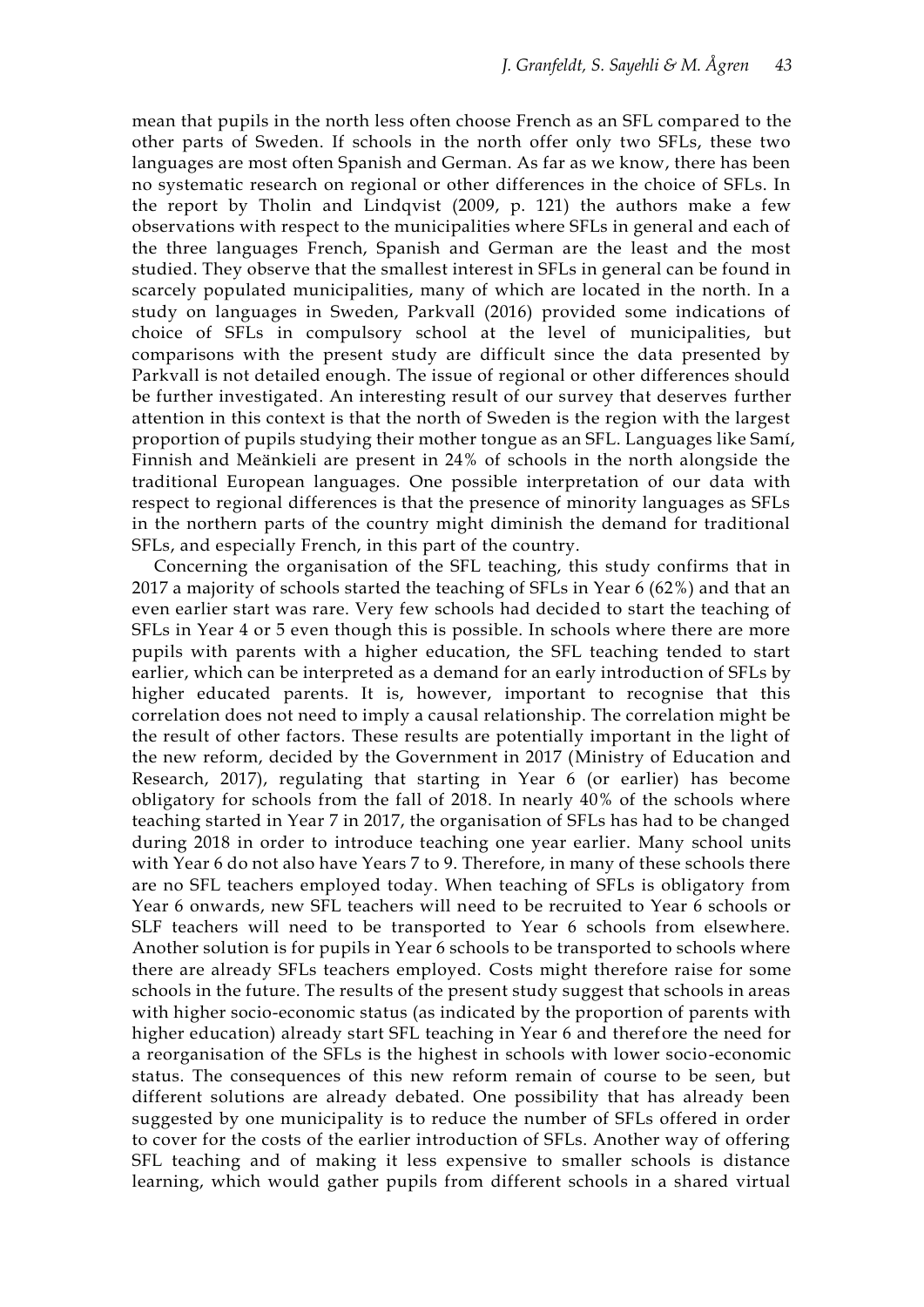classroom. If this action becomes widespread, it will most probably affect the two smallest SFLs, French and German (see also Tholin, 2017).

Turning now to the teacher situation within SFLs, we found that the mean number of employed teachers per school in the three major SFLs follow closely the results on language offer. There are significantly more teachers in Spanish than in French and German. In Spanish a little more than a third (36%) have at least one colleague teaching the same language at the same school while this is the case in one of four schools in German and one of five schools in French. This means that it is quite rare, even in Spanish, to have a colleague teaching the same language at the school. In the report from the National Agency for Education (2014) targeting Swedish schools that were successful in Spanish in the ESLC study (European Commission, 2011), the number of teachers was highlighted as an important positive factor. In schools where there were more than one Spanish teacher, both pupils and teachers found that this strengthened the subject and made it less vulnerable. The teachers also mentioned the importance of joint planning as an important advantage. In (nearly) all schools in the present study, SFL teachers have an SFL colleague, but in the vast majority of cases, it is a colleague teaching another language. What the NAE report suggests is that it is important to have a colleague in the same language, something that is rarely the case in Sweden according to our study. Again, it can be suggested that more cooperation between schools can remediate the current situation. If teachers of different SFLs could meet and cooperate more closely this could possibly strengthen the situation for SFLs at school level.

Furthermore, about a third of the SFL teachers reported on in this study teach in their mother tongue. To our knowledge, this has not been discussed in previous research with a focus on Sweden. General opinions hold that this is mostly occurring in Spanish and our results confirm this picture. Perhaps more surprisingly, there are also regional differences in this respect. SFL teachers who are mother tongue speakers are rarer in the north than in the south and in the middle of Sweden. Since Spanish is a well-represented SFL in the north, the Language choice cannot be part of the explanation. Possibly, it has to do with the fact that Spanish-speaking migrants have predominantly settled in the south and in the middle of the country, but this remains a speculation at this stage. Moreover, there are significantly more SFL teachers teaching in their mother tongue in independent schools than in public schools. One explanation might be the fact that the proportion of unqualified teachers (without teacher diploma) is higher in independent schools combined with the fact that there is a high number of unqualified teachers in Spanish (Francia & Riis, 2013).

Lastly, the results on recruitment suggest that about 30% of the school leaders state that they will recruit SFL teachers due to retirement within the next five years. The NAE estimates that there is a need of replacing 20% of the workforce of SFL teachers in compulsory school until 2021 (National Agency for Education, 2016). The school leaders in this study reported a total of 550 SFL teachers in 143 schools, an average of 3.9 teachers/school. If the NAE figure is applied to the responding schools this would mean a need of recruiting approximately 110 SFL teachers. If 30% of the school leaders who responded to our questionnaire say that they will recruit, this seems to be in line with the expected needs on a national level.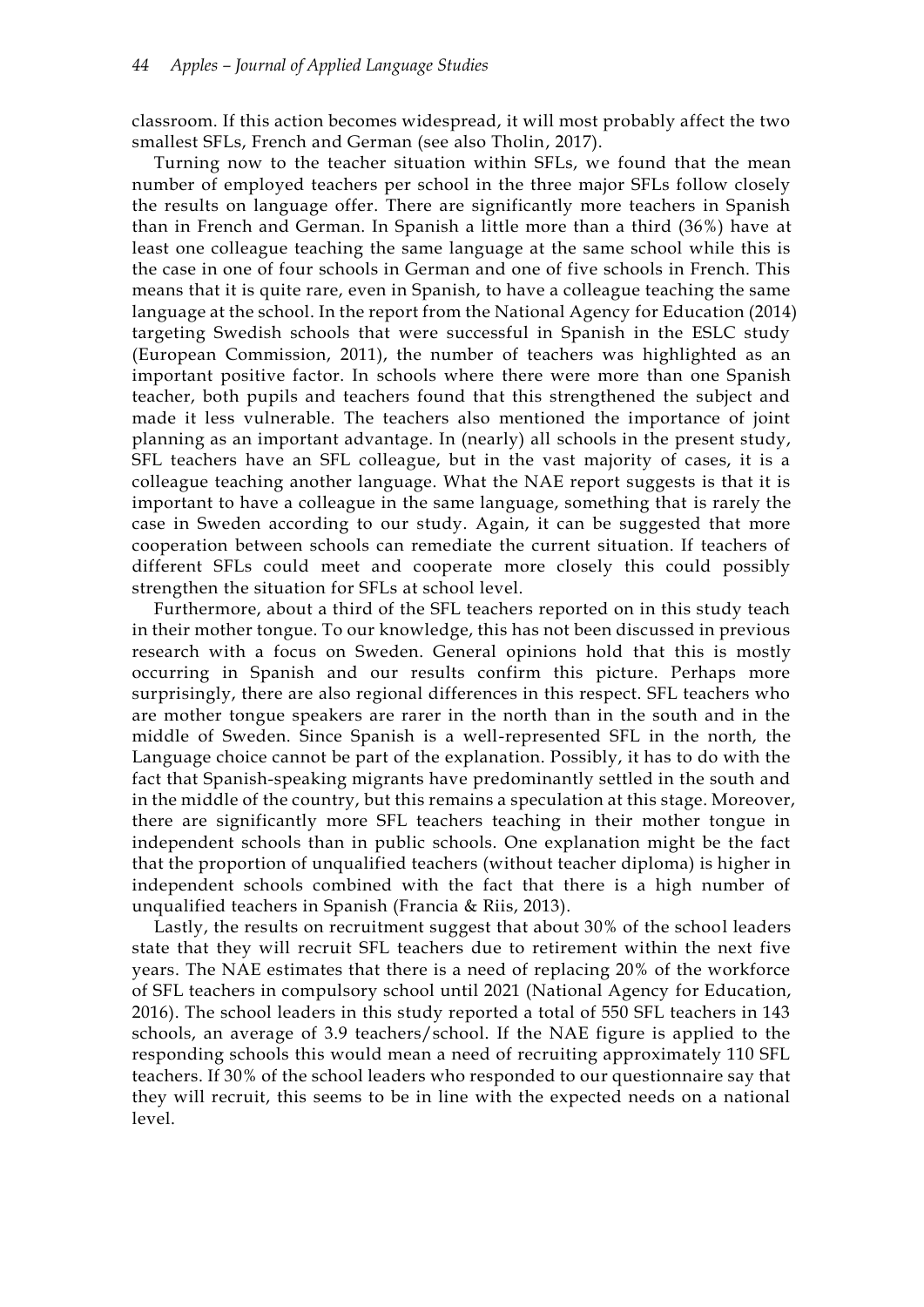# **7 Conclusion**

The present paper offers an empirical investigation of educational contextual factors for Second Foreign Languages in Swedish compulsory school. Based on a questionnaire to 147 school leaders across the country, the study shows that conditions for SFLs are different across languages, type of schools and regions. Spanish is the most popular and the most widespread SFL in the country, which also affects teacher resources. German and French are considerably smaller and the results suggest that they might be at risk in some schools. One of the main aims of this study was to investigate to what extent educational and socioeconomic background variables at school level account for differences in the situation for SFLs in Sweden. We found that school size correlates positively with the richness of the SFL offer at schools, but type of school (public or independent) seems to be the stronger predictor for the SFL offer when the two factors are combined. Socio-economic factors were found to correlate with starting year in such a way that in those schools where there are more pupils with parents with a higher education, the SFL teaching starts earlier. Moreover, we found regional differences with respect to the offer of SFLs in schools and with respect to certain teacher characteristics. These and other factors will be looked at more in detail in future research.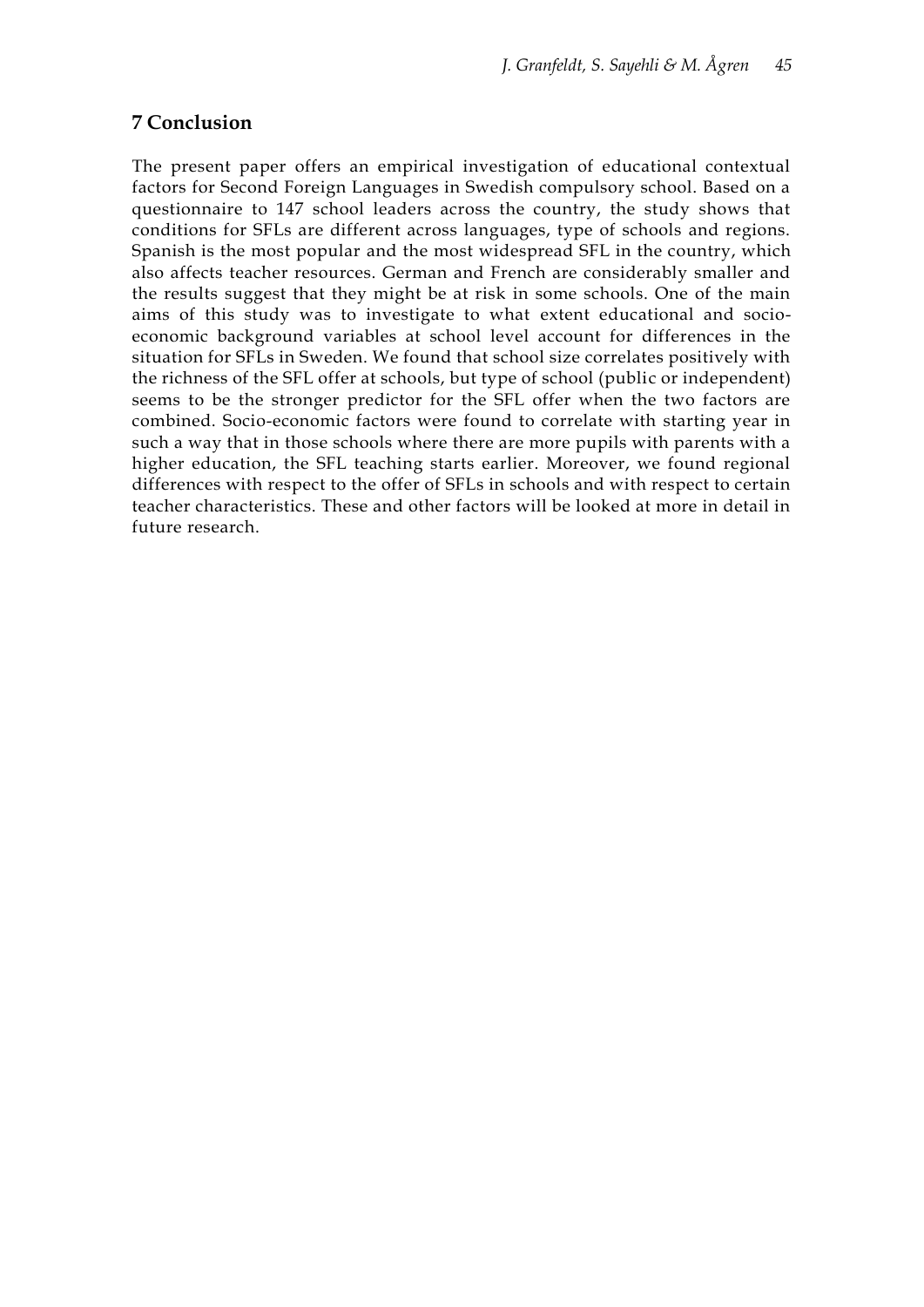# **Endnotes**

<sup>1</sup> We gratefully acknowledge funding from the Swedish Research Council, grant number 2015–01088 to J. Granfeldt. We would also like to thank all the respondents to our questionnaire. We are particularly grateful to two anonymous reviewers and to our colleagues in the TAL-project Dr Rakel Österberg, Professor Gudrun Erickson and Professor Camilla Bardel for comments on a previous version of this paper. We also like to thank Professor Monica Rosén for inspiring conversations at the initial stage of the project and Dr Joost van de Weijer for statistical support. Responsibility for all remaining errors and omissions rests with us.

<sup>2</sup> The SIRIS website: https://www.skolverket.se/skolutveckling/statistik

<sup>3</sup> These numbers are approximate since the SIRIS website does not indicate the exact number of pupils if the group size is lower than ten. We have used the mean value of five in these cases in order to calculate the approximate number of pupils involved in the studied schools. This scenario appeared more often in French and German than in Spanish. In addition, the SIRIS database lack information on four schools in our sample, which therefore were excluded from the data in Figure 1.

<sup>4</sup> Health team consists of the school nurse and welfare officer, mentor is usually the classes' head teacher in secondary school, teacher refers to the teacher in lower secondary, while language teacher is the teacher of SFLs.

# **References**

- Bardel, C., Erickson, G., & Österberg, R. (2019/this issue). Learning, teaching and assessment of second foreign languages in the Swedish school context: state of the art, dilemmas and prospects. *Apples – Journal of Applied Language Studies, 13*(1), 7–26.
- Cabau-Lampa, B. (1999). Decisive factors for language teaching in Sweden. *Educational Studies, 25*(2), 175–186.
- Cabau-Lampa, B. (2007). Mother tongue plus two European languages in Sweden: Unrealistic educational goal? *Language Policy 6*, 333–358.
- Elfving, E. (2002). Språkdöden i svenska skolan [Language death in Swedish schools]. *LMS-Lingua* 5.
- European Commission. (2011). *First European Survey on Language Competences. Final report*. EC: Education and training. Retrieved from https://www.researchgate.net/publication/262877352\_First\_European\_Survey\_on\_ Language\_Competences\_Final\_Report
- European Commission. (2012). *Eurobarometer: Europeans and their Languages.* Special Eurobarometer 386. Report. Retrieved from
- http://ec.europa.eu/commfrontoffice/publicopinion/archives/ebs/ebs\_386\_en.pdf
- European Council. (2001). *Common European Framework of Reference for Languages: Learning, Teaching, Assessment*. Strasbourg: Language Policy Unit.
- Granfeldt, J., Bardel, C., Erickson, G., Sayehli, S., Ågren, M., & Österberg, R. (2016). Muntlig språkfärdighet i främmande språk–en studie av samspelet mellan lärande, undervisning och bedömning i svensk skolkontext. Presentation av det nya forskningsprojektet TAL [Oral language proficiency in second foreign languages – an alignment study of learning, teaching and assessment in the Swedish school context. A presentation of the new research project TAL]. *LMS-Lingua 2*, 1–6.
- Gustafsson, J.-E., Cliffordson, C., & Erickson, G. (2014). *Likvärdig kunskapsbedömning i och av den svenska skolan – problem och möjligheter*. *[Equal knowledge assessment in Swedish schools – problems and possibilities]*. Stockholm: SNS förlag.
- Lundahl, L., Arreman, I. E., Holm, A. S., & Lundström, U. (2013). Educational marketization the Swedish way. *Education Inquiry*, *4*(3), 22620.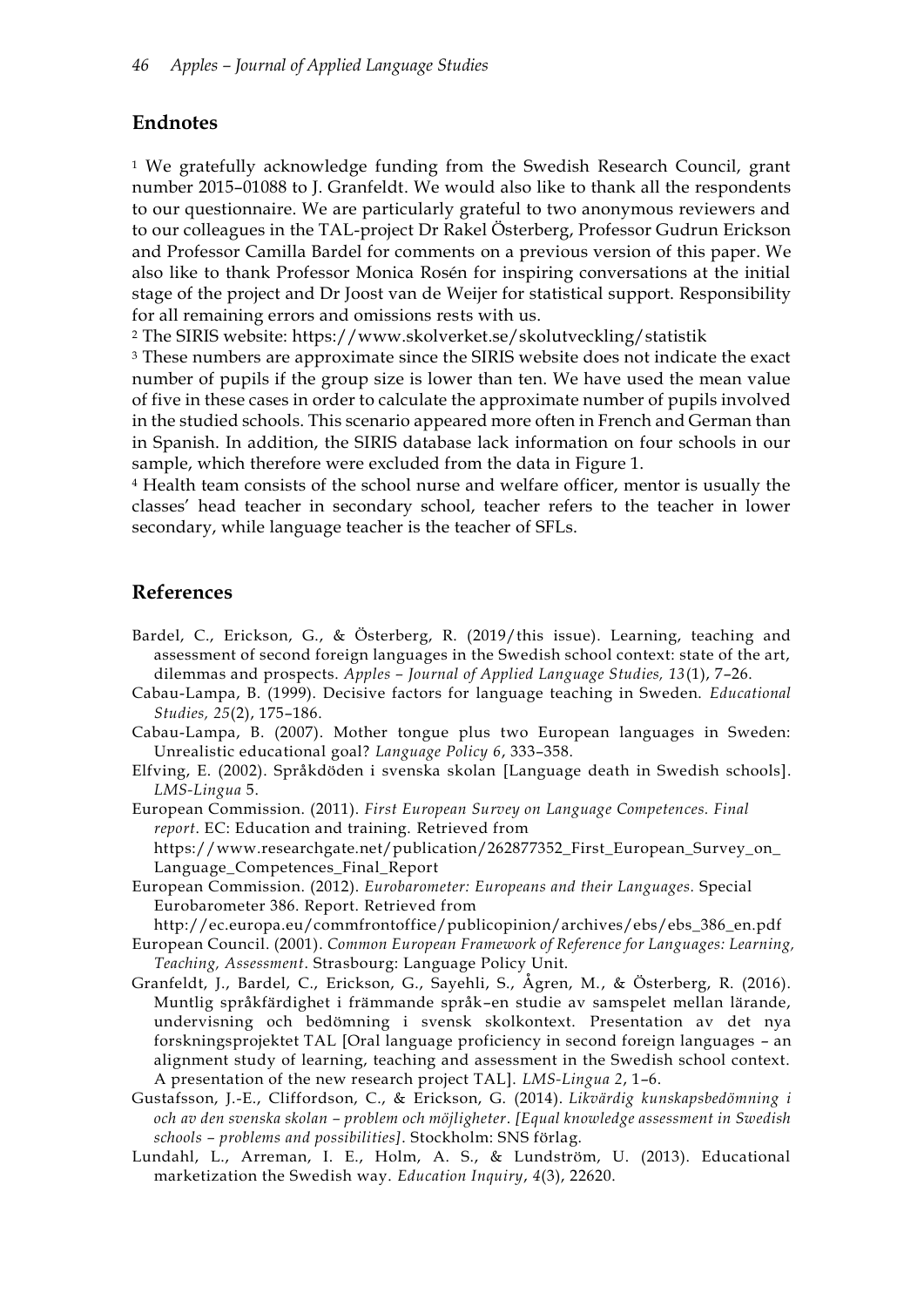Lärarnas Riksförbund. (2016). *Språk – så mycket mer än engelska. En rapport om moderna språk* [Languages – so much more than English. A report on modern languages]. Lärarnas Riksförbund. Retrieved from

https://www.lr.se/download/18.26ccf4bb1540bddde0bd91cb/1460971586865/sprak \_sa\_mycket\_mer\_an\_engelska\_201604.pdf

Ministry of Education and Research. (2017). *En stadieindelad timplan i grundskolan och närliggande frågor*. Riksdagsskrivelse 2016/17, 339 [A staged timetable in compulsory school and related issues Government bill].

Nihlfors, E., & Johansson, O. (2013). *Rektor – en stark länk i styrningen av skolan* [The school leader – a strong link in the governance of schools]. Stockholm: SNS Förlag.

OECD. (2015). *Improving Schools in Sweden: An OECD Perspective*. Report.

- National Agency for Education. (2009). *Vad påverkar resultaten i svensk grundskola? Kunskapsöversikt om betydelsen av olika faktorer* [What effects the results in compulsory school in Sweden? A knowledge review of the importance of different factors]*.* Report. Stockholm: Skolverket.
- National Agency for Education. (2012). *Internationella språkstudien 2011* [The internal language study]. Report 375. Stockholm: Skolverket.
- National Agency for Education. (2014). *Att tala eller inte spanska. En fördjupning av resultaten i spanska från Internationella Språkstudien 2011* [To speak or not to speak Spanish. A closer look at the results on Spanish in the international language study 2011]. Stockholm: Skolverket.
- National Agency for Education. (2016). *Redovisning av uppdrag att ta fram återkommande prognoser över behovet av förskollärare och olika lärarkategorier* [Report on the future need of of primary school teachers and teachers]. Dnr U2016/02335/S. Stockholm: Skolverket.
- National Agency for Education. (2017). *Skolor och elever i grundskolan 2016/17* [Schools and pupils in compulsory school]. Retrieved from https://www.skolverket.se/statistikoch-utvardering/statistik-i-tabeller/grundskola/skolor-och-elever
- Pallant, J. (2011). *SPSS Survival Manual: A Step By Step Guide to Data Analysis Using SPSS for Windows.* Buckingham & Philadelphia: Open University Press.
- Parkvall, M. (2016). *Sveriges språk i siffror: Vilka språk talas och av hur många?* [The languages of Sweden in numbers: Which languages are spoken and by how many?]. Stockholm: Morfem.
- Riis, U., & Francia, G. (2013). *Lärare, elever och spanska som modernt språk: styrkor och svagheter-möjligheter och hot* [Teachers, pupils and Spanish as a modern languag: strengths and weaknesses – possibilities and threats]. Uppsala: Fortbildningsavdelningen för skolans internationalisering, Uppsala universitet.
- SFS 2011:185. *Skolförordningen* [The compulsory school ordinance]. Stockholm: Utbildningsdepartementet.
- SOU (2017:35). *Samling för skolan – Nationell strategi för kunskap och likvärdighet* [Coming together for school – a national strategy for knowledge and equity]. State public reports. Retrieved from https://www.regeringen.se/498092/contentassets/e94a1c 61289142bfbcfdf54a44377507/samling-for-skolan---nationell-strategi-for-kunskap-och -likvardighet-sou-201735.pdf
- SOU (2017:20). *Tillträde för nybörjare – ett öppnare och enklare system för tillträde till högskoleutbildning* [Access for beginners – a more open and simpler system for access to higher education]. State public reports. Retreived from https://www.regeringen. se/49469a/contentassets/f170082619734b0082077bc95081f551/tilltrade-for-nyborjare- ett-oppnare-och-enklare-system-for-tilltrade-till-hogskoleutbildning-sou-201720.pdf
- Sveriges landsdelar. (n.d.). Retrieved December 11, 2017, from https://sv.wikipedia.org/ wiki/Sveriges\_landsdelar
- Swedish Higher Education Authority (UKÄ). (2015). *Ämnen i lärarstudenternas examina. Nuläge och modell för ämnesvis dimensionering* [Subjects in teacher students' diplomas. The current state and a model for dimensioning]. Report 2015, 17. Retrieved from https://www.uka.se/download/18.57b1ff5a15a444399ffce83f/1487841861210/rappo rt-2015-09-09-utbildas-larare-i-ratt-amnen.pdf